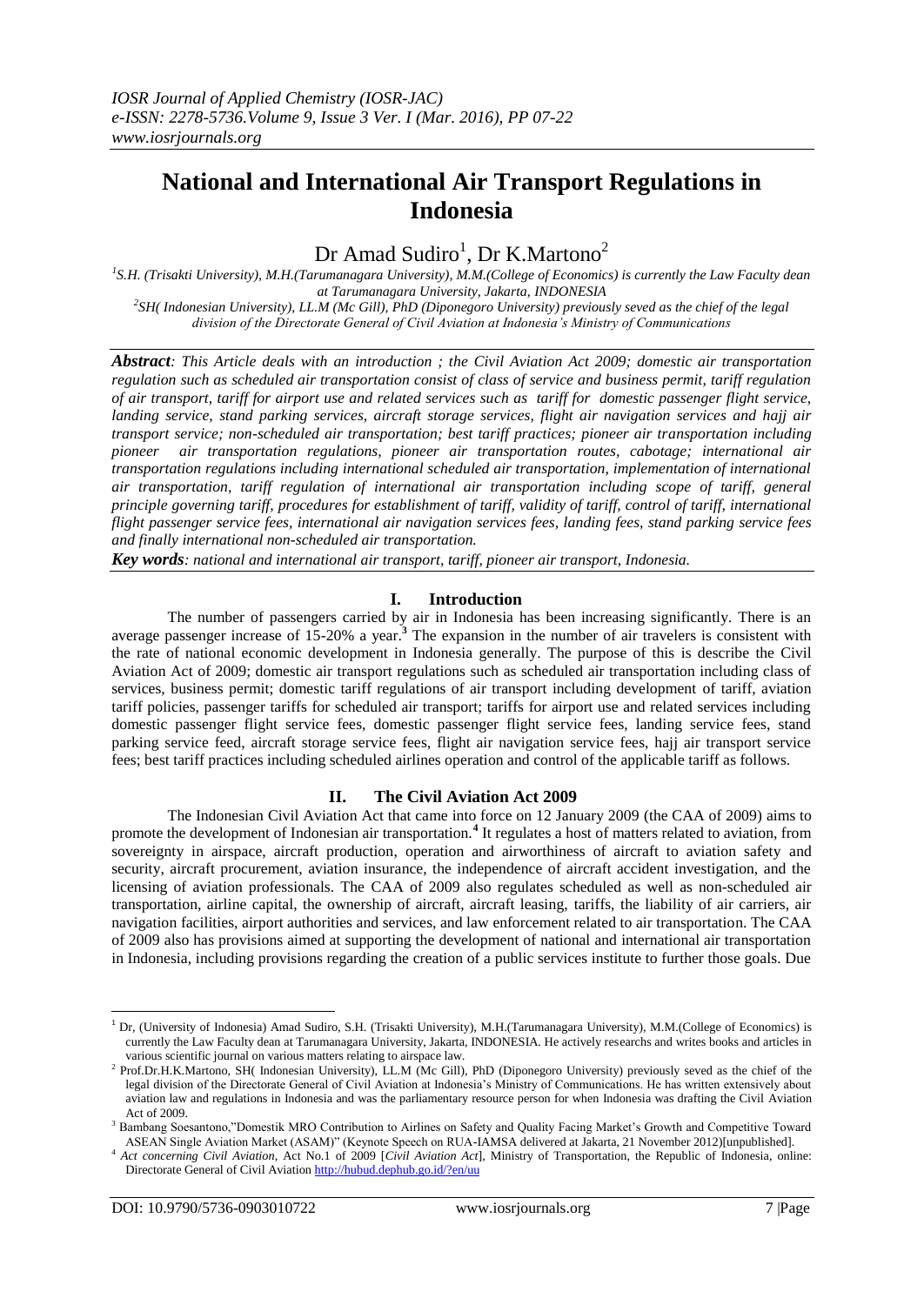to the comprehensive nature of the CAA of 2009, the present article is only able to discuss and highlight certain matters that have potential impact on the development of the air transportation sector in Indonesia.

The aim and objective of the CAA of 2009 is to promote the development of Indonesian air transportation and to ensure Indonesia"s air transportation sector can support the national economic development and is viable to compete and survive nationally, regionally and internationally and most pertinent to the current discussion, the tariffs that can be charged for the provision of air transport services and charges related to the use of aviation facilities.

# **III. Domestic Air Transport Regulations**

As above-mentioned, under the CAA of 2009, matters related to air services have been more clearly regulated, both from the point of view of classification of types and the grouping of air services. The CAA of 2009 differentiates between scheduled air services and non-scheduled air services, and then further groups them into domestic and foreign scheduled air services and domestic and foreign non-scheduled air services.**<sup>5</sup>** Each category of air service has its own separate regulations under the CAA of 2009, and depending on the air service provided, there are different requirements regarding which entities may operate such services, the permits required and the tariffs that can be charged.

# **3.1. Scheduled Air Transportation**

The meaning of the term air service can be found in Article 96(a) of the Chicago Convention of 1944, which provides that air service is "any scheduled air service performed by aircraft for the public transport of passengers, mail or cargo.**" <sup>6</sup>** Domestic scheduled air transportation is an air transportation activity providing air transportation from one airport to another airport within Indonesian territory. Article 1(14) of the CAA of 2009 stipulates that air transportation is any activity which uses an aircraft for transporting passengers, cargo and/or post on one or more routes from one airport to another airport or several airport.<sup>7</sup> In relation the level of service, air transportation can provide full services, medium services, or no-frill services.

# **3.1.1. Class of Services**

A scheduled air transportation company is obliged to inform the consumers regarding the conditions and specifications of services being provided.**<sup>8</sup>** Full service means that during the flight, the passengers are given food and beverages, snacks, and the use of an executive lounge for business class and first passengers. A medium level of service includes provision of light food (snacks) during flight and other facilities such as executive lounges for passengers holding certain classes of tickets. No-frill services have only one class of service, without any provision of food or beverages, snacks or an executive lounge. With a no-frill service, baggage can generally only be checked for a fee.

Scheduled airlines providing medium and no-frill services are business entities operating on a low cost carrier basis, however they are still obliged to meet aviation safety and security requirements. They have to submit a request for authorization to the MOC and the MOC will create a scheduled air transportation business entity after all stipulated requirements are fulfilled. The scheduled air transportation company will need to be periodically evaluated, and must adhere to strict requirements regarding licensing.

# **3.1.2. Business Permit**

In accordance with the requirements to operate an airline, an air transportation company must obtain a business permit.**<sup>9</sup>** To recap, a business permit will only be issued by the MOC after fulfilling administrative, share holder, capital, aircraft ownership, business plan and human resources requirements. Administrative requirements, among others, include the submission of a founding act, (establishment deed) of an Indonesian business entity whose business is in the field of scheduled or non-scheduled air transportation. This founding act is granted by the Minister in charge, and contain a tax identification number and a domicile letter issued by the authorized agency. If the airline company utilizes capital investment facilities, an approval letter from the agency responsible for the capital investment, evidence of capital already deposited, a bank guarantee and a business plan for minimum of five years are all required.

Shareholder requirements for obtaining a business permit are provided in Article 108(3) of the CAA of 2009. The CAA of 2009 provides that where the capital of a national airline owned by an Indonesian legal entity

<sup>5</sup> *Ibid.,* Art 83(3)

<sup>6</sup> *Convention on International Civil Aviation, signed at Chicago on 7 December 1944,* Art 96(a).

<sup>&</sup>lt;sup>7</sup> Act Concerning Civil Aviation, Act No.1 of 2009 [1 January 2009] Art 1(14). State Gazette of the Republic of Indonesia Number 1 (2009), Supplemental State Gazette Number 4956 of the Republic of Indonesia. This provision provides that commercial air transportation is public air transportation when it charges payment.

<sup>8</sup> *Ibid.* Art 97(5)

<sup>9</sup> Ibid. Art 84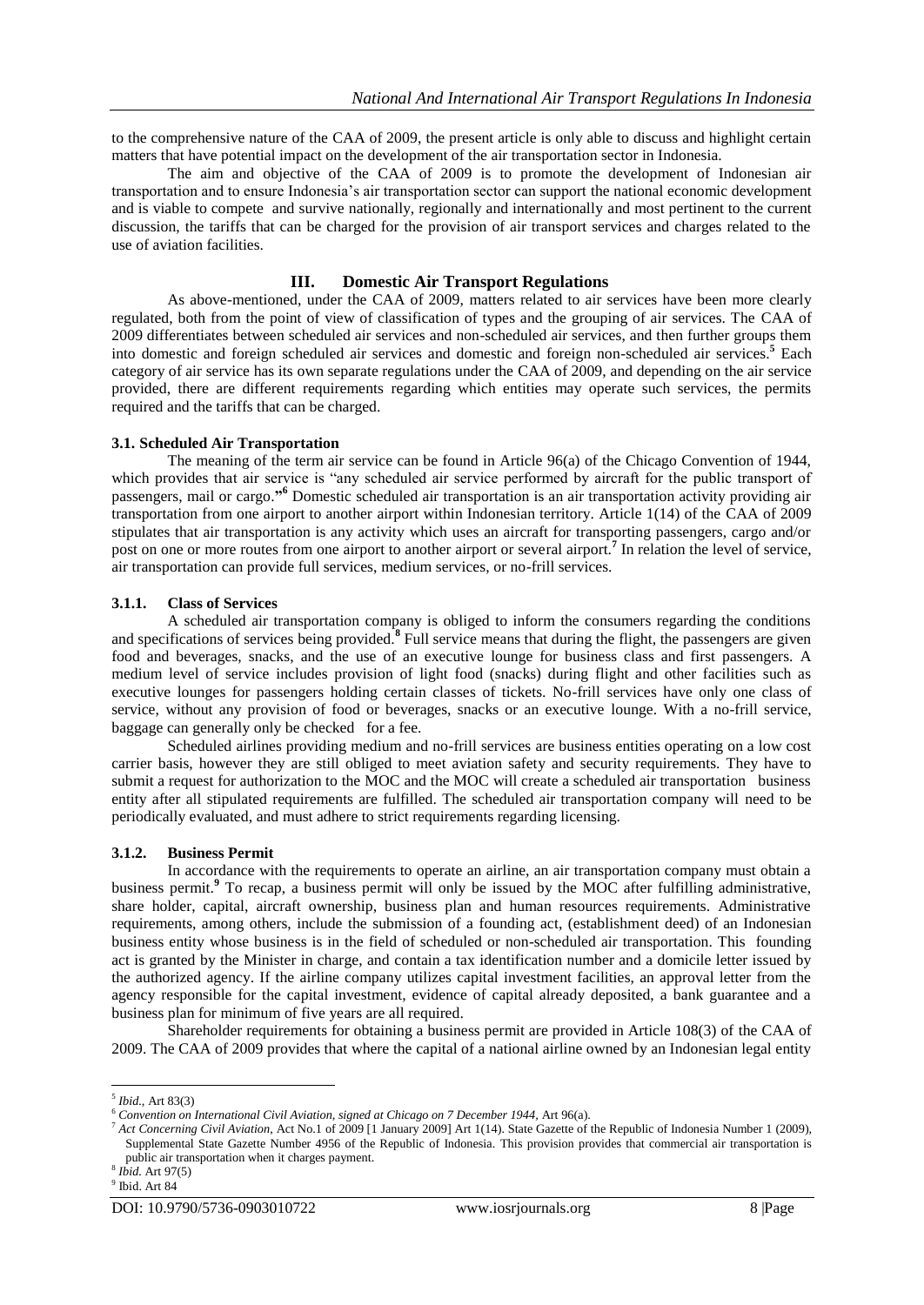or an Indonesian citizen is divided, one of the national shareholders must maintain a larger holding than any foreign shareholder. Meanwhile, capital requirements for obtaining a business permit can be found in Article 109(1)(c) of the CAA of 2009. This Article 109(1)(c) of the CAA of 2009 provides that an air transportation business entity must submit evidence of capital already deposited. An air transportation business permit will be valid as long as the permit holders continue actual air transportation activities by consistently operating aircraft in accordance with the permit granted, which will be evaluated annually. The results of the evaluation will be used as consideration for allowing the holder to continue its business activities.<sup>10</sup>

Aircraft ownership requirements for obtaining business permits are provided in Article 118(2) of the Civil Aviation Act of 2009. This provision states that scheduled air transportation companies must own at least five units of aircraft and possess at least five units of aircraft of the type(s) suitable for supporting its business sustainably in accordance with the routes served. Air transportation companies, especially those providing cargo services, must own at least one unit of aircraft and possess at least two units of aircraft of the type(s) suitable for supporting is business sustainably in accordance with the routes and operational areas to be served.

Human resource requirements for obtaining a business permit can be found in Article 110(e) and 111 of the Civil Aviation Act of 2009. Article 110(e) provides that the business plan must contain human resources information regarding management personnel, technician/ engineers and aircrew, while Article 111 of the Civil Aviation Act of 2009 specifically provides management requirements. This Article states that any individual may be appointed as a director of an airline after fulfilling the following requirements : possessing operational and managerial competence as well as experience in air transportation business management and certification of fitness after a proper test conducted by the MOC. These requirements are not applicable to the managing director of any air transportation business entity

A commercial air transportation business permit cannot be transferred to another party before the operation of aircraft as described in the business permit commences. Transfer of a commercial air transportation business permit may only be concluded after the permit holder begins the business operation and obtains the approval of the MOC for the transfer.<sup>11</sup> Any holders of air transportation business permits violating this provision will receive administrative sanctions, namely the revocation of their business permit.<sup>12</sup> Further provisions regarding the requirements, systems and procedures of obtaining air transportation business permits and the appointment of airline directors are stipulated under a ministerial regulation. For these reasons, based on Article 464<sup>13</sup> and 465<sup>14</sup> of the Civil Aviation Act of 2009, Ministerial Decree Number KM 25 of 2008<sup>15</sup> will be applied.

Obligations of air transportation business permit holders can be found in Article 118 of the Civil Aviation Act of 2009. This Article provides that holders of air transportation business permits are be obliged to perform air transportation activities in reality (de facto) no later than twelve months following the issuance of a permit. This is achieved by operating at least the minimum number of aircraft owned by and in possession of the company in accordance with its business or activity scope; owning and possessing the correct total number of aircraft; fulfilling the requirements for mandatory cargo transportation, civil passenger flights, and other provisions in accordance with rules of law and regulations. In addition, a scheduled air transport company must purchase transportation liability insurance with a liability value equal to the insurance coverage for regular passenger air transportation proven by presentation of valid insurance policies. There are obligations for an air transportation company that services paying passengers to treat all passengers fairly without discrimination on ethnic, religious, racial, group, economic or social grounds.<sup>16</sup>

Furthermore, to continue operating, the air transportation company must submit to the MOC monthly air transportation activity reports, including information regarding delays and cancellation of flights, no later than on the tenth of the next month for each month.<sup>17</sup> Annual financial reports that contain at least a balance sheet, profit and loss statement, cash flow statement and a list of detailed expenditures and that are duly audits by a registered public auditing firm must be submitted to the MOC no later than the next reporting year. Any changes in the management or ownership of the air transportation business entity, as well as any changes in the domicile or changes of aircraft ownership must be duly reported to the MOC. Further provisions regarding the obligations of air transportation business permit holders as well as the requirements, systems, and procedures of sanction imposition are stipulated under a ministerial decree.

1

<sup>15</sup> Indonesia, *Ministerial Decree Concerning Organizing the Air Transportation.,* Ministerial Decree, KM 25 ( 25 November 2008)

<sup>&</sup>lt;sup>10</sup> Ibid. Art 112

 $11$  Ibid. Art 113

<sup>&</sup>lt;sup>12</sup> Ibid. Art 113

<sup>&</sup>lt;sup>13</sup> Ibid. Art 464, which provides that at the time of this law becoming effective, all implementing regulations under the Act No.15 of 1992 on Aviation shall remain valid as long as it is not contrary with or changed by a new provision under this law.

<sup>&</sup>lt;sup>14</sup> *Civil Aviation Act*, *supra* note 7, Art 465. This provision provides at the time this law becomes effective, the Act No.15 of 1992 on *Civil Aviation Act*, *supra* note 7, Art 465. This provision provides at the t *Aviation* (State Gazette of the Republic of Indonesia 53,(1992) Supplement 3481) shall be revoked and thereafter declared invalid.

<sup>16</sup> *Civil Aviation Act, supra* note 7, Art 118(1)(e)

<sup>17</sup> Ibid. Art 118(1)(f).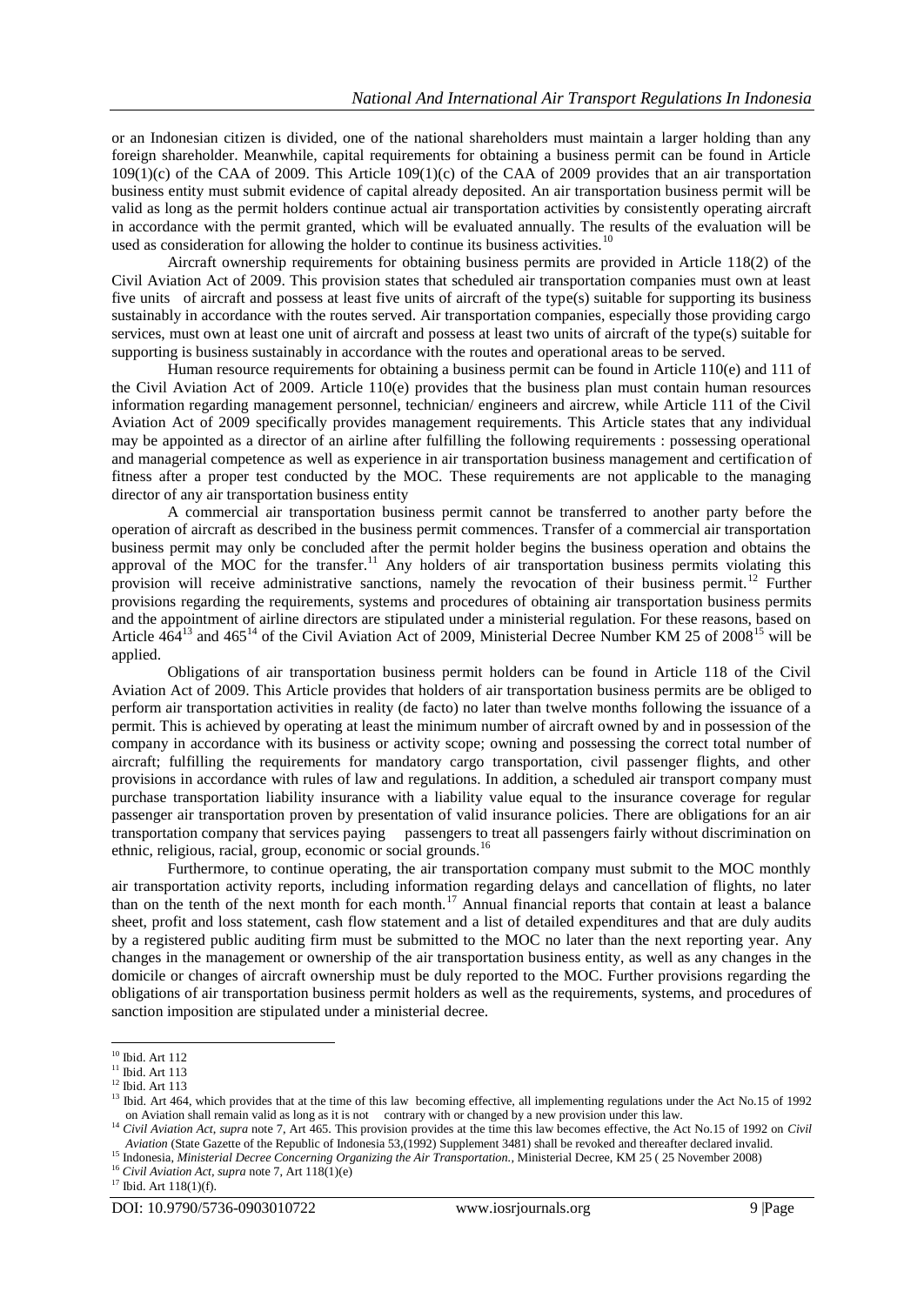With regards to flight networks and routes of air transportation business can be found in Article 122 of the CAA of 2009. This Article provides that domestic flight networks and routes for scheduled air transportation are determined by the MOC. The domestic flight network and routes will be determined with consideration for demand for air transportation services, fulfillment of technical qualifications for flight operation and airport facilities, provision of airport facilities in compliance with aviation safety and security serving all regions, and will take into consideration the flight operation centre of each scheduled air transportation business entity and the integration of domestic and international routes.<sup>1</sup>

# **3.2. Tariff Regulations of Air Transport**

## **3.2.1. Development of Tariff**

In 1924, ANG Thomassen landed in Clilitan Airbased, now Halim Perdanakusuma International Airport, next to Jakarta. On 23 July 1927, Capt.G.J.Geysersdiffer conducted the first commercial flight to Jakarta. In September 1929, regular air service was being conducted twice a week to Jakarta. In September 1930, KLM signed an agreement with the Netherlands Indies authorities to carry approximately 500 kg of post. With regard to tariff regulation, the tariff for the transportation of post was negotiated between the Netherlands Indies authorities and KLM.

The old political and economic regime in Indonesia tended to have a socialist ideology, and air transportation was conducted by state-owned enterprises such as Garuda Indonesian Airways (GIA)<sup>19</sup> and Merpati Nusantara Airline (MNA).<sup>20</sup> Indonesia's Ministry of Communications (MOC) acted as the regulator of tariffs, and there was no competition between the airlines. Under the era of the "New Order", General Suharto then introduced a neo-liberal ideology that represented a mix between socialist and liberal ideology.<sup>21</sup>

Under the New Order, the MOC issued Ministerial Decree SK  $13/S/1971<sup>22</sup>$  to permit the creation of new airlines owned by private companies. State-owned companies, such as GIA,<sup>23</sup> would serve trunk lines, while  $MNA<sup>24</sup>$  would serve feeder services together with privately-owned companies such as Zamrud Aviation, Bouraq Indonesia Airlines, Mandala Airlines, Seulawah Air Service and Indonesia Air Transport.<sup>25</sup> As far as tariffs are concerned, in order to prevent unhealthy competition between airlines, GIA set price leadership. The air transport policy under the New Order set up a limited multi-airlines system,<sup>26</sup> which was composed of stateowned enterprises together with privately-owned companies. All tariffs were controlled by the MOC.<sup>27</sup> There was no competition between airlines due to the tariffs set and regulated by the MOC.<sup>28</sup> All tariffs provided by privately-owned companies had to be below GIA's tariff, whilst GIA's first-class tariff was permitted to be 15% higher than normal prices<sup>29</sup> for flights served using Airbus aircraft.<sup>30</sup>

In the reformation (*Reformasi*) Era under General Soesilo Bambang Yoedoyono, air transport policy was generally less strict. Private airline including companies providing scheduled and non-scheduled air service, air cargo, and charter flights, as well as general aviation, grew rapidly.<sup>31</sup> Based on the MOC Decree Number KM 81 Year 2004,<sup>32</sup> the requirements to establish a new airline company were very easy to meet.<sup>33</sup>

**.** 

<sup>26</sup> Fachri Mahmud, *The Development of Transport Policy in Indonesia* [unpublished].

<sup>18</sup> Ibid. Art 123

<sup>&</sup>lt;sup>19</sup> Garuda Indonesian Airways was previously a state enterprise (PN) and later changed to become a Limited Company Liability (PT). See Indonesia, *Regulation Concerning Change from State-owned Enterprise (PN) Perhubungan Udara to Limited Company Liability (PT) Garuda Indonesian Airways.* Indonesia Reg.67/1971 (1971). See generally Martono K.,& Amad Sudiro, " *Current Air Transport Regulations in Indonesia*" (2013) XXXVIII Ann Air &Sp L 55 [Martono & Sudiro,"current"].

<sup>&</sup>lt;sup>20</sup> Merpati Nusantara Airlines was previously named a state-owned enterprise (PN), which later became Limited Company Liability (PT). See *Regulation Concerning Change from State-owned enterprise (PN), Perhubungan Udara Daerah dan Penerbangan Serba guna " Merpati Nusantara" to Limited Company Liability (PT) Merpati Nusantara Airlines (MNA),* Indonesia Reg.70/1971 (1971). generally Martono K.,& Amad Sudiro, " *Current Air Transport Regulations in Indonesia*" (2013) XXXVIII Ann Aur &Sp L 55 [Martono & Sudiro,"current"].

<sup>21</sup> Ibid. Martono & Amad Sudiro, "*Current", supra* note 20.

<sup>22</sup> Indonesia, *Ministerial Decree Concerning requirements and Provisions Regarding Using Airplanes for commercial Purposes,* Ministerial Decree No.SK 13/S/1971 (18 January 1971).

<sup>23</sup> Indonesia, *Ministerial Decree concerning Garuda Indonesian Airways Permit,* Ministerial Decree No. T 14/4/4-u (11 July 1961).

<sup>&</sup>lt;sup>24</sup> Indonesia, *Ministerial Decree Concerning Route Structure of PN Merpati Nusantara Airlines*, Ministerial Decree No. S 8/2/5-Mphb (13 January 1960)..

<sup>25</sup> Indonesia, *Ministerial Decree Concerning Home Based of Airlines*, Ministerial Decree No. SK 402/S/70 (30 December 1969).

<sup>27</sup> Indonesia, *Ministerial Decree concerning Higher Tariff for Garuda Indonesian Airways then Private Airlines*, Ministerial Decree No.KM 96/PR.303/Phb-84 (1 May 1984).

<sup>28</sup> Martono & Sudiro, "*current", supra* note 20 at 60.

<sup>&</sup>lt;sup>29</sup> Indonesia, *Ministerial Decree Concerning first Class Domestic Tariff for Airbus*, Ministerial Decree No.KM 157/PR.303/Phb-83 (1 August 1983).

<sup>30</sup> Indonesia, *Ministerial Decree Concerning Domestic Tariff Changes,* Ministerial Decree No.KM 96/PR.303/Phb-84 ( 1 May 1984).

<sup>31</sup> *Indonesian Aviation : Outlook 2010* (Jakarta: Indonesia National Air Carrier Association, 2010)

<sup>32</sup> Indonesia, *Ministerial Decree Concerning Domestic Tariff Change*, Ministerial Decree No.KM 96/PR.303/Phb-84 (1 May 1984).

<sup>33</sup> Martono & Sudiro*,"Current", supra* note 20 at 60.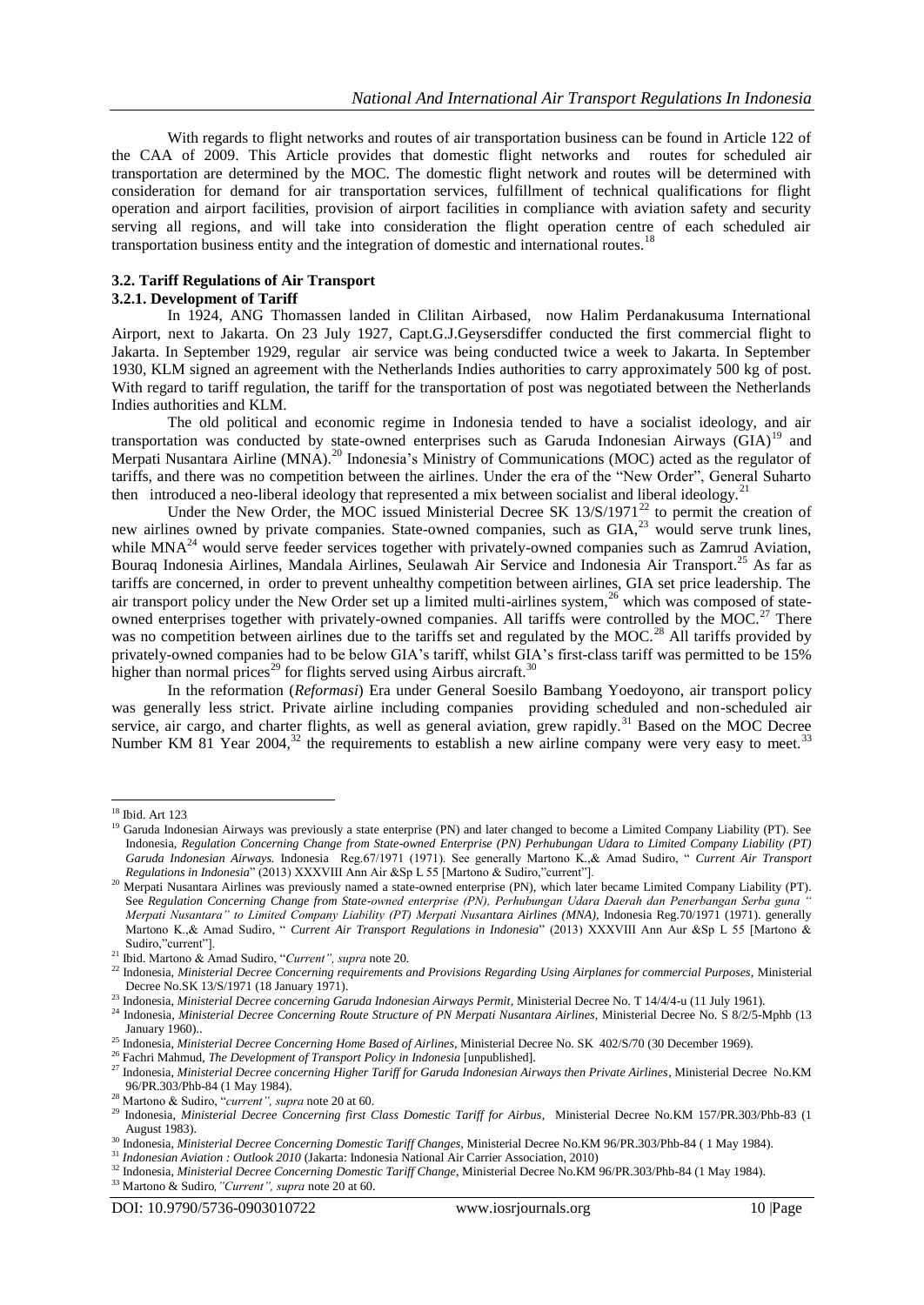Airlines could compete freely with little regard for the interests of consumer.<sup>34</sup> As a consequence of a more liberal air transport policy that that encouraged heavy competition, airlines tended to charge a tariff less than that recommended by the MOC. Pricing became predatory and the ensuing tariff war indirectly eliminated other airline companies as well as sea transportation companies. As a result, only giant airlines could successfully operate, and consumers were disadvantaged in the long term run.

#### **3.2.2. Aviation Tariff Policies**

The main function of tariff<sup>35</sup> regulation is to secure the economic for the benefit of the travelling public and to eliminate the hazards of free competition.<sup>36</sup>In addition, a tariff can have a significant influence on airlines, travelers and regulator. For the airlines, a tariff that is too low may jeopardize the sustainability of an air carrier"s operations, whilst a tariff is too expensive may make it unaffordable for travelers to travel. For the regulator, a tariff is a means to regulate the balance of the sustainability of airlines" operations and to guarantee that travelers can afford the price for the benefit of the travelling public. For these reasons, tariffs must be carefully regulated by the regulator.

As discussed above in bilateral, and as standardized by ICAO, aviation tariffs in this Act refer to all tariffs, rates, fares, fees, charges or any other payments related to aviation activities. Tariff could therefore concern matters as wide-ranging as ticketing, international and national passenger service fees, air navigation service fees, landing fees, stand parking service fees, aircraft storage service fees, hajj service fees, and also on.

Domestic tariffs are discussed in Part four of the Civil Aviation Act of 2009,<sup>37</sup> and consist of tariffs for scheduled air transportation of passengers and shipment of cargo. Basically, tariff policies are neo-liberal in nature since the tariffs consist of economy and non-economy tariffs. Economy class tariffs are regulated by the MOC to protect consumers, whilst non-economy class tariffs are determined by airline companies based on market forces.

#### **3.2.3. Passenger Tariffs for Scheduled Air Transport**

The tariffs set by the MOC have an upper limit which takes into account factors such as the need to protect consumers and prevent unfair competition. On the whole, Indonesia's aviation regulations protect consumers by indirectly specifying a lower limit for the determination of tariffs, and at the same time the tariff regulations also prevent under pricing practices by air service providers that aim to squeeze competing carriers out of the market. At first glance, however, it appears that this determination of tariffs does not adequately factor in the commercial side of the air service industry, especially for those offering premium services.<sup>3</sup>

In determining tariffs, the MOC considers the interest of aviation safety and security, as well as the needs of the public and airlines' operation.<sup>39</sup> MOC Decree Number 26 of 2010<sup>40</sup> clarifies how passenger tariffs for economy class are determined and that they are based on the distance flown, tax, mandatory accident insurance and surcharges. The distance tariff is the amount of tariff per flight route per trip, for each passenger, and is a calculation based on the basic tariff multiplied by the distance. This formula also factors in the nation"s purchasing power or affordability of the tariff. The distance tariff consist of a basic average fee plus a reasonable profit a value-added tax based on taxation regulations.<sup>41</sup> Mandatory passenger accident insurance is required by laws and regulations. Surcharges are imposed based on additional costs that the air transportation company has to pay to operate the business. The provision stipulates that the distance tariff may be adjusted due to factors such as, among others, the fluctuation of fuel prices. Costs that the air transportation company must bear due to lack of passengers on returning flights, outbound or inbound, are also included in the calculation of he tariff. With regard to the fluctuation of fuel prices, the MOC recently issued the increase the amount of surcharges consistent with the value of American dollars.<sup>42</sup>

<sup>&</sup>lt;sup>34</sup> There were, and continue to be, a lot of complaints regarding delays, cancellations, and aircraft accidents, which is evidence of consumers becoming victims as a fierce competition. Ibid.

<sup>35</sup> International Civil Aviation Organization"s *Standard Bilateral Tariff Clauses*, ICAO Doc.9228-C/1036 (1978) [*Standard Bilateral Tariff Clauses]*, define "tariff" as follows:

Tariff means the prices or charges to be paid for the carriage of passengers, baggage and cargo and the conditions for agency and other auxiliary services, but exclusive remuneration and condition for the carriage of mail.

<sup>36</sup> LCJ Lehtonen, *The Bilateral Air Transport Agreement of Finland: A Study in Public International Air Law* (LLM Thesis, Mc Gill University Institute of Air and Space Law, 1977) at 178 [unpublished].

<sup>37</sup>Act on Civil Aviation, *supra* note 7.

<sup>38</sup> Martono & Sudiro*, "current", supra* note 19 at 81

<sup>39</sup> *Civil Aviaton Act, supra* note 7, Art 126

<sup>40</sup> Indonesia, *Ministerial Decree Concerning the Calculation Mechanism and Determination of Ceiling Passengers for Economy Tariff Class of Air Transportation Domestic Services,* Ministerial Decree No.26 (14 April 2010)[Decree Concerning the Calculation]

<sup>41</sup> Martono & Sudiro*,"Current", supra* note 19 at 81

<sup>42</sup> Indonesia, *Ministerial Regulation Concerning the Amount of Surcharges of Domestic Scheduled Transportation Tariffs,* Ministerial Regulation No. PM 2 of 2014 (16 February 2014).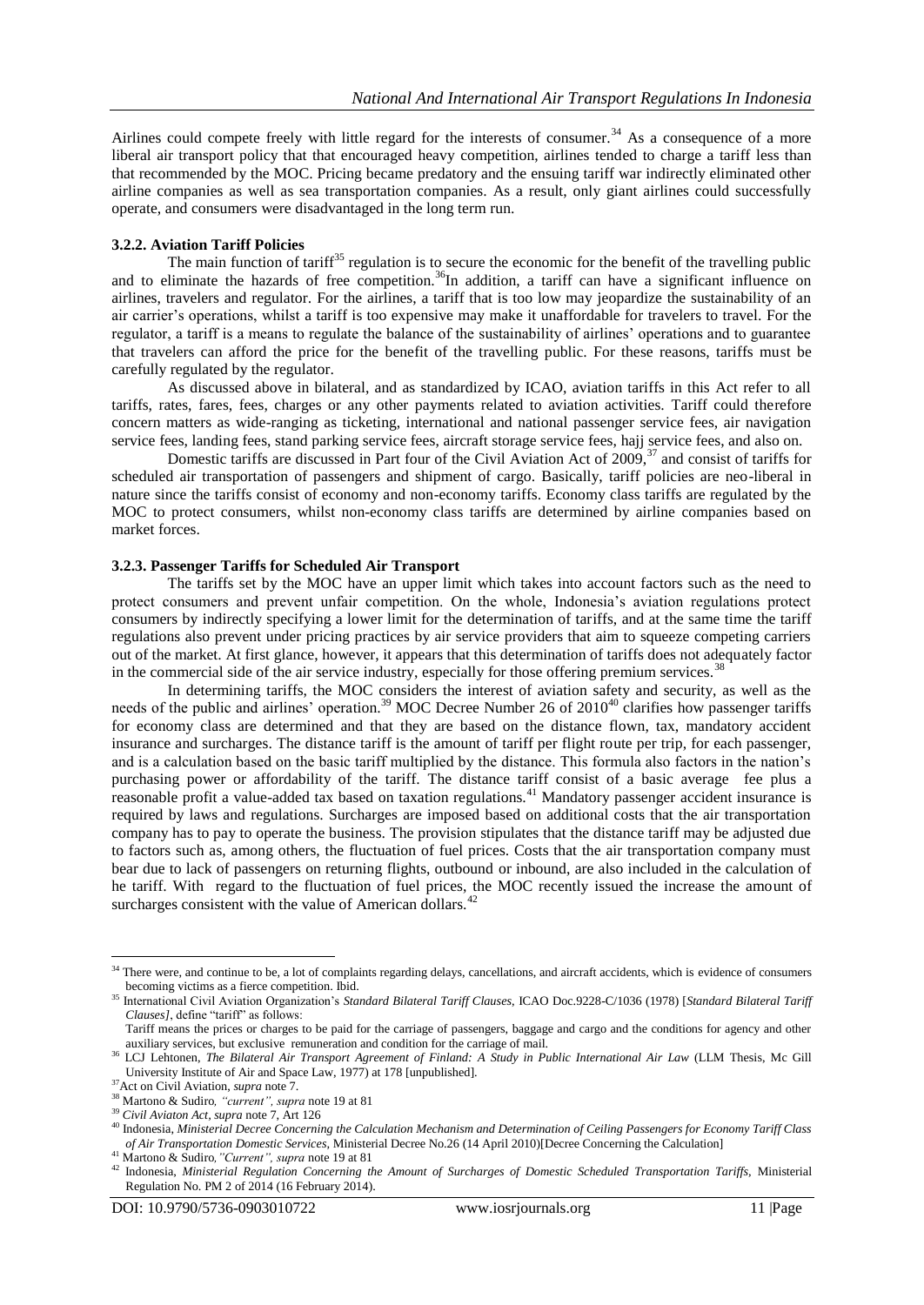Tariffs ceiling for domestic economy class passengers are stipulated by the MOC to prevent the imposition of high tariffs by airline companies and protect consumers from misleading advertising. The tariff for scheduled economy class passengers is disseminated either by the MOC or by the airlines themselves through print and electronic media and/or presented to consumers wherever airplane tickets are sold. Domestic airlines are prohibited from selling economy tickets above the tariff ceiling provided by the MOC, and any airline violating this prohibition will receive sanctions in the form of a warning and/or flight route permit revocation.<sup>4</sup>

In addition, domestic passenger tariffs for economy class consist of tariffs based on whether the aircraft used is a jet-powered or propeller powered aircraft.<sup>44</sup> Indonesia's DGAC proposes the maximum tariff after coordinating with national air carrier associations and consumer associations, and the tariff is also reflective of the class of service provided. Airlines providing full service may charge 100% of the maximum tariff, whereas airline providing medium service my charge 90% of the maximum tariff, and airlines providing no-frills service may charge only 85% of the maximum tariff.

## **3.2. Tariffs for Airport Use and Related Services**

In relation to tariff provisions, a fee for the use of airport services and airport-related services is charged according to the service provided. The structure and grouping of airport service tariffs are determined by the MOC, but the amount of airport service tariffs at commercially operated airports is determined by the airport business entity itself. The tariff for airport-related services at airport not yet commercially operated is determined by government regulations while the amount of the tariff for airport-related services shall be determined based on the agreement between the service user(s) and provider(s).<sup>45</sup>

#### **3.3.1. Domestic Passenger Flight Service Fees**

As per Articles 464 and 465 of the CAA of 2009, domestic flight passenger service fees are regulated by the Ministerial Decree Number KM 26 of 1996. In accordance with this decree, domestic flight passenger service fees determined in accordance with the facilities provided by the airport operator in question. Similar to international flights, certain categories of passengers, such as transit/transfer passengers, guests from foreign governments, and DGAC personnel, are exempt from fees, whereas infant/baby passengers only pay 10% of the total amount.

#### **3.3.2. Landing Service Fees**

All aircraft engaged in domestic aviation which land at Indonesia airports are charged a landing service fee determined by the MOC, which is calculated based on the weight of aircraft and type of flight. Similar to international aviation services mentioned above, landing an aircraft without flight approval issued by the DGAC shall result in a fine 100 times the applicable landing service fees.

Landing service fees for a local flight are 50% of the tariff for domestic landing service fees, while landing service fees for flight training crew or flight tests are 25% of the tariff for domestic landing fees. Tariffs for domestic scheduled flights in the case of an emergency or a return to base are 50% of the tariff for domestic landing service fees. Again, certain aircraft, such as a state aircraft operating a non-commercial service, an aircraft engaging in search and rescue operations, and an aircraft owned by the DGAC for calibration activities are exempt from paying landing, parking and aircraft storage fees.<sup>46</sup>

#### **3.3.3.Stand Parking Services Fees**

An aircraft engaged in a domestic aviation is also charged stand parking service fees, which are calculated based on, among other considerations, the weight of aircraft, type of flight, period of time since aircraft parking (block on) and aircraft take-off (block off). The parking of an aircraft for less than two hours is fee of charge.

#### **3.3.4. Aircraft Storage Service Fees**

All air carriers engaged in domestic aviation and which store their aircraft at an Indonesian airport are charged aircraft storage service fees, the amount of which is calculated based on the weight of the aircraft, type of flight, and a number of aircraft storage service fees determined by the MOC. Aircraft storage service fees exclude the value-added tax.

<sup>43</sup> Martono & Sudiro,"*Current", supra* note 19, at 82

<sup>44</sup> *Decree concerning the Calculation, supra* note 40 at 163

<sup>45</sup> Ibid. Arts 244, 245.

<sup>46</sup> Indonesia, *Ministerial Decree KM 24 Year 1996 Concerning Landing Fees, Parking Stand Fees and Airport Storing Fees of International Flight* (1996) Art 11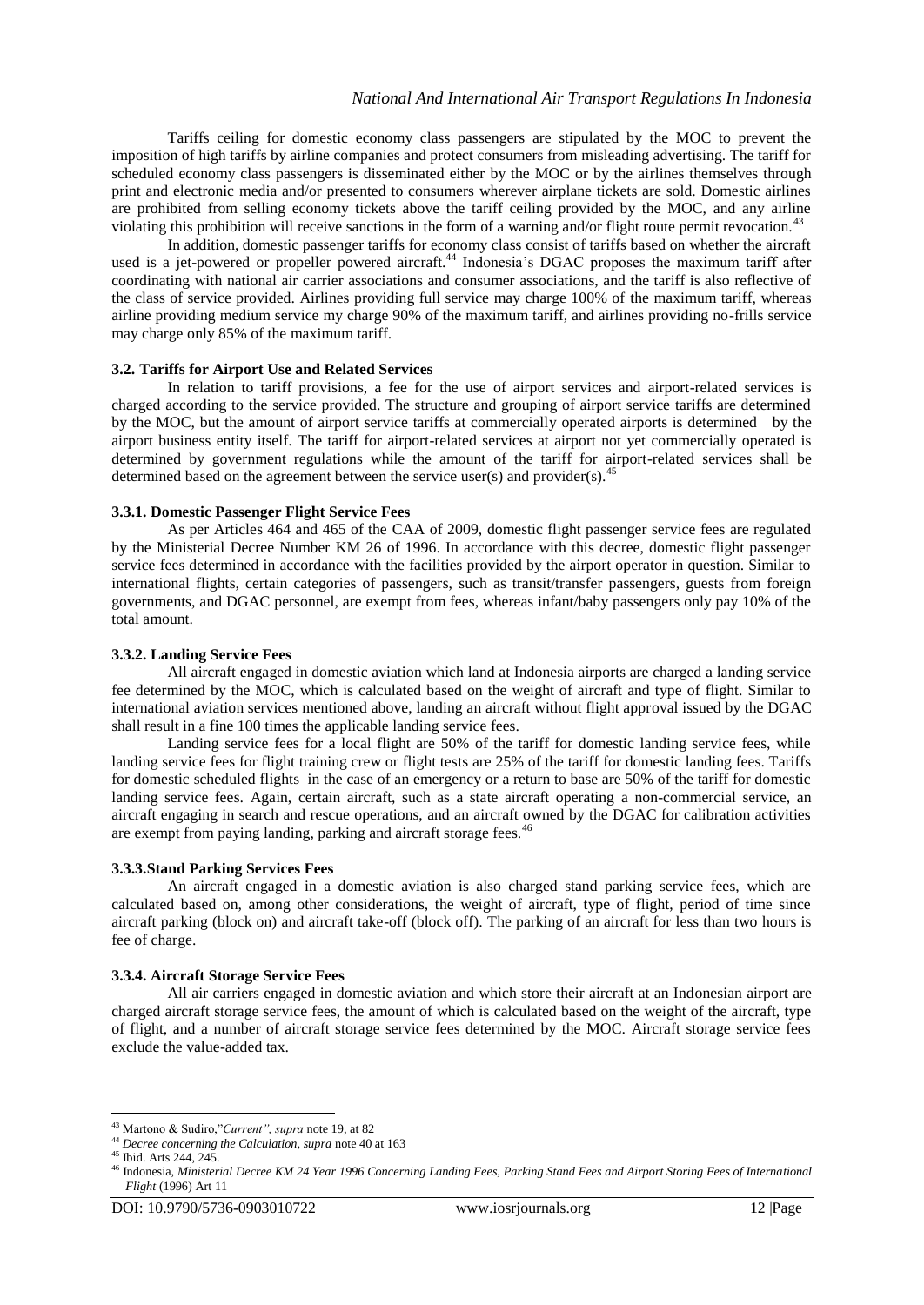# **3.3.5. Flight Air Navigation Service Fees**

The MOC is responsible for flight navigation service operation for aircraft operated within the airspace served, and to fulfill this obligation, the MOC has established an agency for flight navigation operation in order to provide flight air navigation services. Air navigation services provided by the above mentioned agency give priority to aviation safety. The agency is non-profit oriented and financially independent, and all fees charged to users shall be on a cost-recovery basis and used for investment. Based on the air navigation services provided, all domestic and foreign flights using navigation services provided by the agency shall be charged a fee rate determined by the  $MOC<sup>4</sup>$ 

Provisions regarding the mechanism and procedures of flight navigation services, the establishment and certification of flight navigation services, and the service charge of flight navigation are stipulated by the MOC under its regulations.<sup>48</sup> Regulation No.77 of 2012 established the state-owned enterprise Indonesian Air Navigation Service Agency  $(IANSA)$ <sup>49</sup> which is responsible for the provision of air traffic service (ATS), aeronautical telecommunications services (COM), aeronautical information service (ATS), aeronautical meteorological services (MET), as well as Search and Rescue (SAR).<sup>50</sup> All services provided by the IANSA will be charged in accordance with the MOC Decree.<sup>51</sup>

# **3.3.6. Hajj Air Transportation Air Services Fees**

As Indonesia is the most populous Muslim country in the world, hajj flights<sup>52</sup> are a good example of how special and seasonal air transportation service is treated under existing regulations and what tariffs are applicable to these flights.

As per Article 464 and 465 of the CAA of 2009, non-scheduled airlines<sup>53</sup> are regulated by the MOC Decree No. SKEP/1657/VIII/76 of 1976. This decree lists different types of international non-scheduled airlines, such as advanced booking charters, affinity group charters, including tour charters, student charters, and pilgrimage charters. Hajj air service transportation is classified as a charter flight. However, in accordance with the Director of Hajj and Umrah of the Religious Ministry, hajj air service transportation is scheduled during Hajj season, and for this reason is considered a scheduled flight.

Hajj candidates departing from a domestic airport to another airport in Indonesia have to pay domestic passenger service fees, while hajj candidates departing from a domestic embarkation airport in Indonesia to the disembarkation airport in Saudi Arabia have to pay international flight passenger service fees. Domestic and international flight passenger service fees are determined in function of the facilities provided by the airport operator concerned, and value-added tax must be added on top of that tariff. Domestic and international flight passenger service fees shall be charged in one payment by the airline, and the applicable fees are transferred to the Technical Implementation Unit (UPT) for the airport under the DGAC, MOC or the airport operator. In addition, airlines carrying hajj candidates taking off from domestic departure airports to domestic embarkation airports have to pay domestic air navigation service fees, whilst airlines carrying hajj candidates taking off from embarkation airports to Saudi Arabia have to pay international air navigation service fees.

# **IV. Domestic Non-Scheduled Air Transportation**

# **4.1. Type(s) of Non-Scheduled Air Transportation**

In Indonesia, The DGAC Decree SKEP/1657/VIII/76 first regulated international non-scheduled air transportation.**<sup>54</sup>** The Act goes on to provide that in a situation where the demand for transportation services cannot be met or served by regular air transportation companies for certain routes, and where such demand is temporary in nature, a domestic non-scheduled air transportation company may undertake scheduled air transportation activities after obtaining an authorization of approval from the MOC. Similarly, however, nonscheduled air transportation operated by a scheduled air transportation company, may not disturb the services on its own routes or on the routes served by other scheduled air transportation companies.<sup>55</sup> Examples of nonscheduled air transportation includes charters booked in advance, affinity group charters, inclusive tour charters, including charters for the purposes of pilgrimage, non-season pilgrimage, tour packages, MICE

**<sup>.</sup>** <sup>47</sup> *Civil Aviation Act, supra* note 7, Art 271.

<sup>48</sup> Ibid. Art 277

<sup>49</sup> Indonesia, *Government Regulation Number 77 of 2012, Concerning Indonesian Air Navigation Services Agency (IANSA).*

 $50$  Ibid. Art 3

 $51$  Ibid. Art 5

<sup>52</sup> Martono & Amad Sudiro, *Aspek Hukum Transportasi Udara Jamaah Haji Indonesia* (Jakarta : PT Rajagrafindo, Devisi Perguruan Tinggi, 2013 at77. See Indonesia, *The Director General of Air Communications (DGAC) Decree* No. SKEP/1675/VIII/76, *Concerning Type and Requirements of the Implementation of International Charter Flight to and/from the Territory of Indonesia.*

<sup>53</sup> See Werner Guldimann, "*The Distinction Between Scheduled and Non-Scheduled Air Service",* (1979) IV Ann Air & Sp L 135; G. Romanelli & M.Miszerak, "*Charter Flight and the Role of the Tour Operator*" (1978) III Ann Air & Sp L,207

<sup>&</sup>lt;sup>54</sup> Directorate General of Air Communications Decree *Concerning Type(s) and Implementation of International Non-scheduled Air Transportation to and from Indonesia*, Director General of Air Communications Decree No. SKEP/1657/VIII/76

<sup>55</sup> *Civil Aviation Act, supra* note 7, Art 85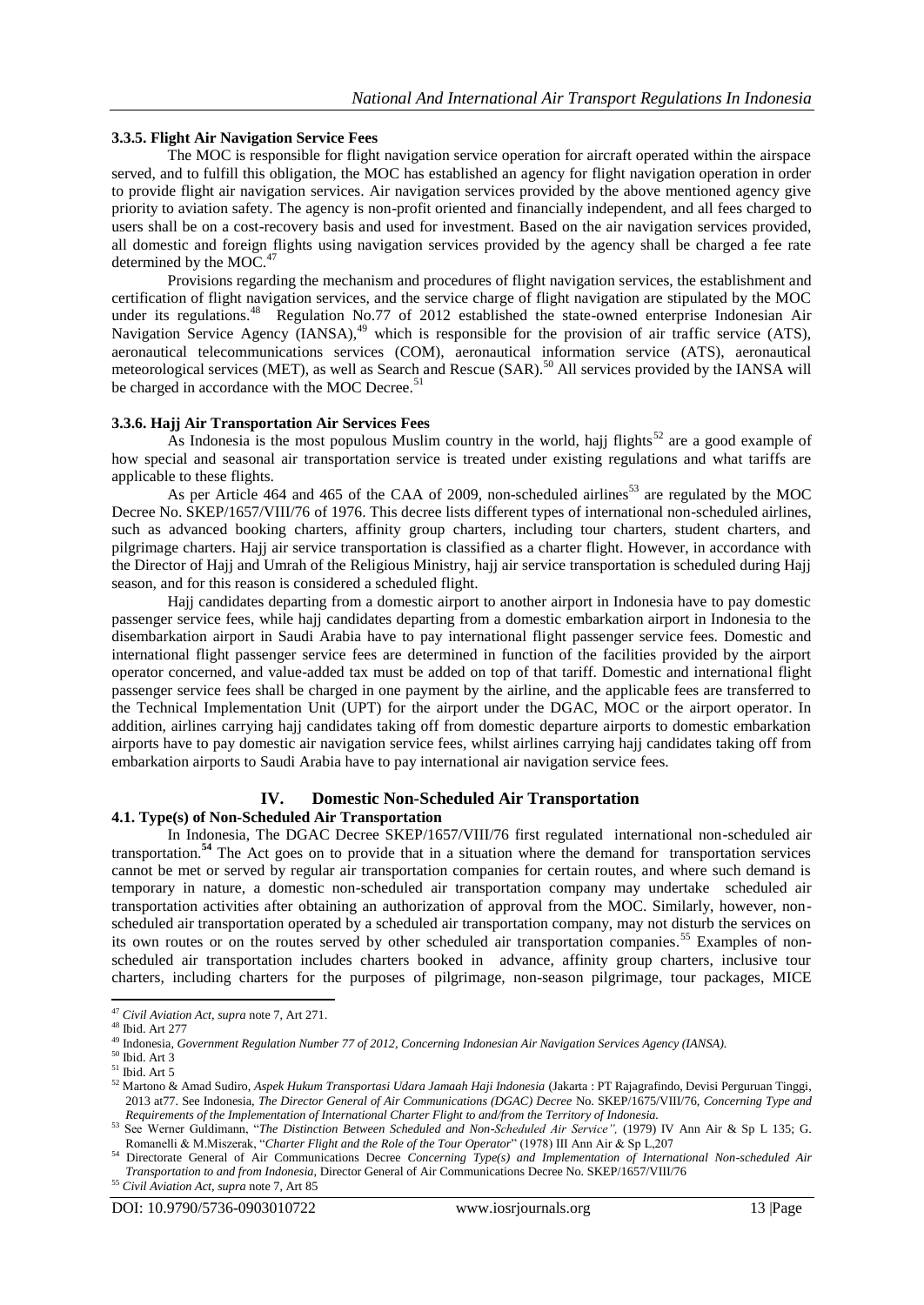(meeting, incentive, conferences and exhibition transportation), special events charters, student charters, charters for personal use, as well as transportation for natural disaster assistance, or transportation to enable national and international activities.

Non-schedule air transportation activities may also take the form of air taxi or split charters to cater to humanitarian program for sick persons (patients) or parachuting activities.<sup>56</sup> A government, local government agency and/or a national air transportation company may thus, should the need arise, initiate temporary scheduled air transportation. Temporary scheduled air transportation activities must not cause any disturbance o air transportation services on the routes that are served by the existing scheduled air transportation companies.

Domestic non-scheduled air transportation may be only be conducted by national airlines possessing non-scheduled air transportation business permits and must be conducted based on flight approval. Meanwhile, non-scheduled air transportation companies must own at least one unit of aircraft and possess at least two units of aircraft of the type(s) suitable for supporting its business sustainably in accordance with the operational areas to be served.

The development of non-scheduled air transportation indicates that, as a whole, and in line with the increase in infrastructure development and economic activities in Indonesia generally, the number of nonscheduled air transportation companies is increasing. The new Act has facilitated this growth, and in particular the islands of Sumatra, Kalimantan and Papua are large markets for non-scheduled air transportation.

## **4.2. Passenger Tariff For Non-Scheduled Airlines**

With regard to non-scheduled airlines, the tariff is set based on market mechanisms. The tariffs for domestic non-scheduled airlines are determined based on the agreement between the user(s) and the provider(s) of transportation services,<sup>57</sup> whilst the tariffs for international scheduled passenger air transportation are determined based on bilateral agreements.

# **V. Best Tariff Practices**

# **5.1. Scheduled Airlines Operations**

As mentioned earlier, tariff policies in Indonesia are basically neo-liberal in nature, as the tariffs consist of economy and non-economy tariffs. Economy class tariffs are regulated by the MOC in order to ensure the viability of public transportation and to protect the interest of the traveler. An upper limit is set by the MOC to prevent unfair competition between airlines and airlines are prohibited from selling economy tickets above the upper limit tariff established by the MOC. In practice, however, the competition between scheduled airlines can be very fierce, and, as a result of the operation of the market, air services have been classified into three categories of tickets in order to avoid the restrictions set by the MOC. There are daily, weekly and monthly fares.

Daily tickets consist of prime-time tickets for flights between 4.30 a.m. and 9.30 a.m., which are very pricey, and tickets for flights between 12.00 p.m. and 3.00 p.m., which are the cheapest. In the weekly category, flights on Tuesdays, Wednesdays and Thursdays are very cheap, and flights on Fridays, Saturdays, Sundays and Monday are very expensive..However, even if the price is very expensive, no price is higher than the upper limit tariff. In addition, there are other variations such as promotional tariffs and normal economy tariffs. Promotional tariffs are cheaper than normal economy class, whilst economy tariffs consist of regular economy class flexible economy class and rigid economy class fares. This strategy not only avoids the price restrictions set by the MOC, but also, in effect influences the behavior of consumers and the travelling public

## **5.2. Holiday Season of Scheduled and Non-Scheduled Operations**

Especially in the holiday months, such as school holidays, celebration of days significant to Muslims (such as Lebaran) and the Christmas holidays, tickets price almost reach the upper limit established by the MOC. During those periods, the demand for travel increases significantly and almost all domestic scheduled airlines provide extra flights to cater to these demands. For non-scheduled airlines, and, in response to the increase in demand during peak travel periods, tariffs are subject to negotiation between the user and the provider of air transportation.

## **5.3. Control of the Applicable Tariff**

During school holidays, Muslim holidays and Christmas holidays, the MOC rigidly controls the implementation of tariff regulations. Scheduled airlines are obliged to disseminate the tariff through print and electronic media and/or by presenting the set price on every airplane ticket. Any airline violating these provisions will receive administrative sanctions in the form of a warning and/or risk the flight permit being

 $\overline{a}$ 

<sup>56</sup> Ibid. Art 92, see explanotary notes.

<sup>57</sup> *Civil Aviation Act, supra* note 7, Art 128.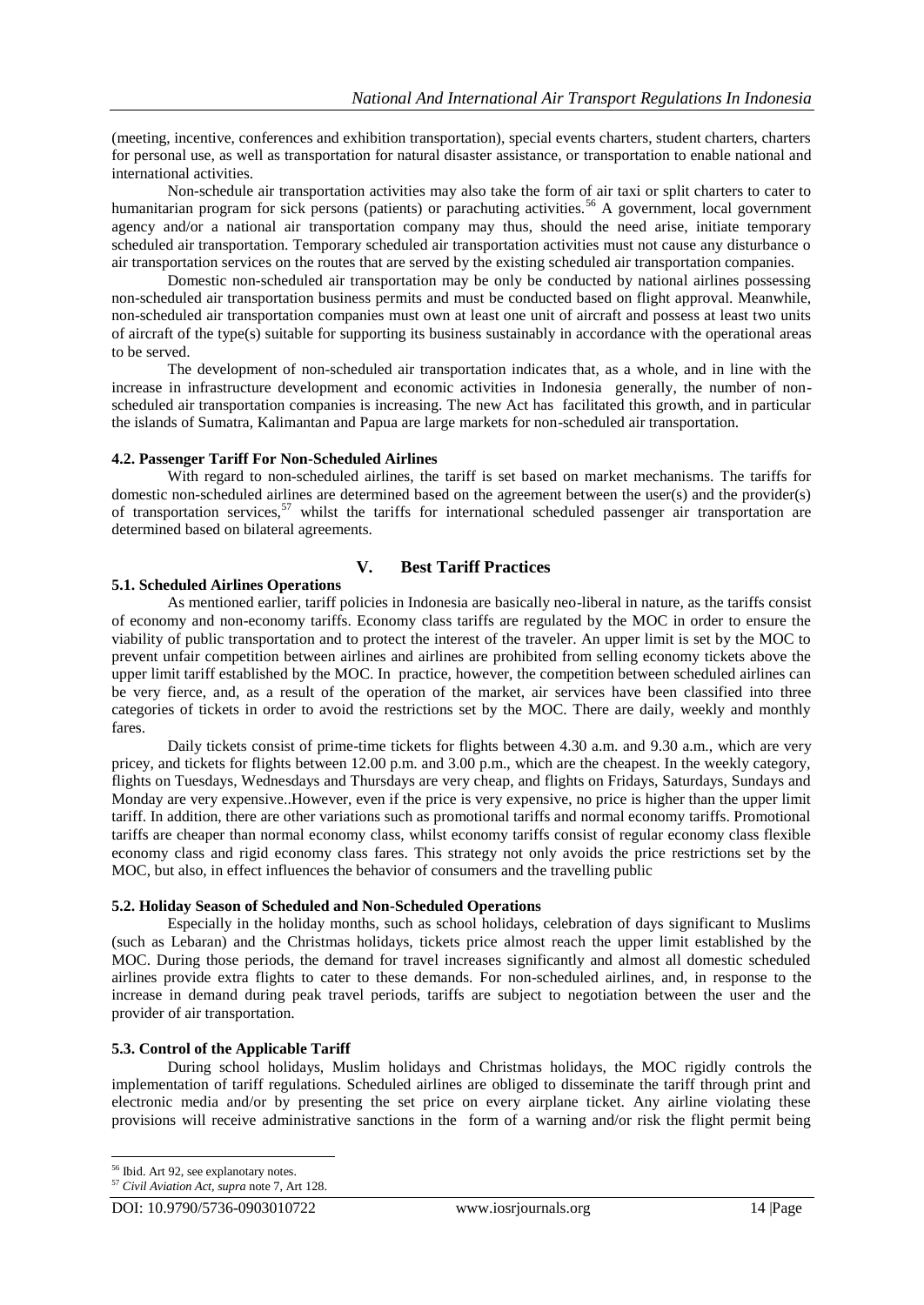revoked.<sup>58</sup> In the three years since the CAA of 2009, came into effect, no scheduled airline has violated the upper limit on tariffs as set by the MOC, meaning that all scheduled airline are complying voluntarily with such regulations.

# **VI. Pioneer Air Transportation**

By definition, a pioneer air transportation service is a domestic air transportation activity serving flight routes to link remote and underdeveloped regions not yet served by other modes of transportation.<sup>59</sup> In the context of opening up isolated areas throughout Indonesia, the Civil Aviation Act of 2009 guarantees a role for vanguard carriers to stimulate increasing economic activity in isolated areas. In relation thereto, the Civil Aviation Act of 2009 stipulates various provisions to subsidies operators of scheduled air services or holders of non-scheduled air services permits that operate vanguard routes.

To stimulates pioneer air transportation, the regional government would provide assistance with air services operating costs, and/or required to guarantee availability of land and infrastructure to support these operations. Pioneer air transportation must be implemented integrally with other sectors based on a regional approach to development and must be evaluated annually by the government. The results of this evaluation may transform pioneer air transportation into scheduled commercial routes.

## **6.1. Pioneer Air Transportation**

The MOC Decree Number PM 9 of 2016**<sup>60</sup>** provides type of pioneer air transportation, pioneer routes criteria, engagement of pioneer air transportation, implementation of pioneer air transportation, evaluation of pioneer air transportation and the obligation of pioneer air transportation operator. Pioneer air transportation consist of passenger pioneer air transportation, cargo pioneer air transportation.

## **6.1.1. The determination of Pioneer Routes**

Previously, pioneer route, determined at least fulfilling pioneer criteria such as to links remote areas, under developed and yet served by any other modes and commercially unprofitable; to encourage the growth and regional development; to stabilized state defense and state security especially the border crossing.

## **6.1.2. Engagement of Pioneer Air Transportation.**

The determination of opening pioneer air transportation based on proposal by budgeting authorization (KPA) after coordination with the Airport Authority, Airport Technical Implementation Unit (UPT) and Regional Government to the DGAC; Attachment of supporting data such as statement from the KPA, route pioneer proposal and other supporting data related to accessibility data and regional potential.

## **6.1.3. Implementation of Pioneer Air Transportation**

The implementation of pioneer air transport conducted by commercial air transport entity after tendering process in accordance with the applicable rules. In the implementation of pioneer air transportation, the commercial air transport entity subsidized by the government in the form of air transport operation costs, subsidized fuel consumption in the pioneer airport location in case there is no depo of aviation fuel turbine (AVTUR) and compensation in the form given other routes outside pioneer air transport routes.

For the purpose of implementation of pioneer air transportation, the commercial air transport entity shall fulfill requirements such as owned business permit for the commercial air transport entity or operating permit issued by the DGAC for the general aviation; owned Air Operator"s Certificate (AOC) or Operator Certificate still valid; have never been involved in any criminal legal conviction related to air transportation operations, and have never been declared bankruptcy during the management of the company; one unit aircraft must be owned and reserved aircraft of the type(s) specified for supporting the pioneer routes air transportation, and obligated to provide an evidence of applicable business permit for the commercial air transport entity or operating permit issued by the DGAC for general aviation implemented the pioneer air transportation routes. The DGAC evaluate the implementation of pioneer air transport at least one a year, KPA, airport authority or regional government. The results of this evaluation must transform pioneer air transportation into scheduled commercial routes.<sup>61</sup>

<sup>1</sup> <sup>58</sup> Martono & Sudiro, ""Current", *supra* note 19 at 82.

<sup>&</sup>lt;sup>59</sup> Ibid. Art 122(1), explanatory notes.

<sup>60</sup> Indonesia *Ministerial Decree Concerning the Criteria and Engagement of Pioneer Air Transport,* Ministerial No.PM 9 of 2016 (27 January 2016).

<sup>61</sup> Se[e http://jdih.dephub.go.id/assets/uudocs/permen/2016/PM 9 Tahun 2016.pdf](http://jdih.dephub.go.id/assets/uudocs/permen/2016/PM%209%20Tahun%202016.pdf)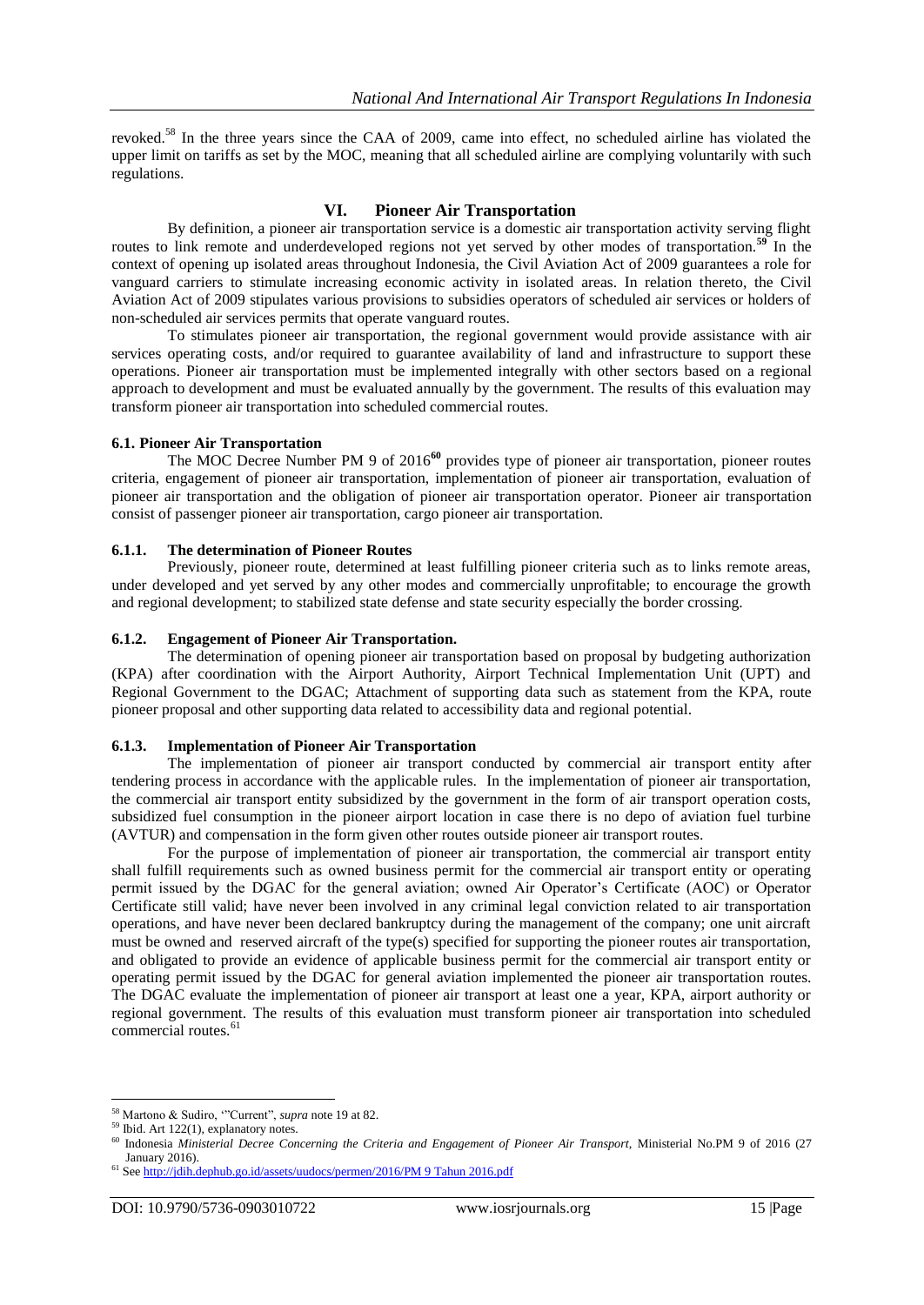#### **6.2. Pioneer Air Transport Routes**

The typical of pioneer routes i.e., located in isolated and under developed area, and unprofitable. The government divides domestic routes into three categories, such as routes for jet engine aircraft 319 routes, routes for propeller-engine aircraft 367 routes and pioneer routes 132 routes. According to the CAA of 2009, the government offer 3 incentives to invite airlines companies to serve pioneer routes i.e., to give other commercial routes to support airlines business, operating costs subsidy and fuel subsidy.<sup>62</sup> In order to provide proper air transportation for people in remote area, the government opened pioneer routes. Air fares for passenger and freight in these routes are determined by government under the MOC Decree No.44 of 2012.<sup>63</sup>

The new regulation covers fuel surcharge as part of ticket prices. The component of cost for airlines consist of direct operating costs includes fixed costs, depreciation cost/leasing cost, insurance costs, salary for crew, salary for technical personnel; variable costs such as lubrication costs, fuel cost, crew allowance, maintenance costs, airport cost, navigation service, ground handling cost, catering costs; indirect operating costs such as organization cost and marketing cost.

Based on the CAA of 2009, fuel surcharge is determined by government. Due to fuel price fluctuation and increasing Dollars exchange rate, government issues Ministerial Decree No. 2 of 2014.<sup>64</sup> Based on the tariff regulation, airline companies are restricted to some boundaries when setting their own tariff. Basic fare for each route and other ticket price component are subject to regulation. The sum of each component will reflects the ticket price level. According to the CAA of 2009, passenger"s ticket price is split into 2 categories, i.e., economy and non-economy. The economy ticket consist of basic fare, value added tax, insurance and surcharges.

#### **6.3. Pioneer Air Transportation Subsidy in Papua**

Pioneer air transportation is a commercial air transport activities that serve domestic routes network and for connecting remote and disadvantaged areas or areas not served by other modes of transportation and not commercially profitable. Pioneer air transportation policy in effect not only meet the target opening isolation area, but it is expected the development of the area behind the area.<sup>65</sup> Pioneer air transportation in Papua Island is a leading transportation since 1976 and continue to his day. Pioneer air transport financial subsidies of Papua Island in 2008 is US\$ 5.7 million and increase 22,80%, amounting to US\$ 7 million in 2009.

#### **VII. Cabotage**

In line with Article 7 of the Chicago Convention of  $1944<sup>66</sup>$  the CAA of 2009 provides cabotage. The CAA of 2009 provides that the right to transport goods or passengers domestically,  $67$  is discussed in Article 85 the CAA of 2009, In accordance with this Article, scheduled air transportation in the country may only be operated by national airlines that have already obtained business permits for scheduled air transportation. However, the CAA of 2009 foresees that there are certain situations when regular air transportation cannot accommodate the capacity required. Thus, to cater for the likes of tourism packages, MICE (meeting, incentive, conference, and exhibition transportation), air transportation for pilgrimages and natural disasters, and transportation for other national and international activities, the CAA of 2009 does allow for temporary irregular transportation.<sup>68</sup>

## **VIII. General Aviation**

General (non-commercial) aviation is air transportation used for private purposes to support business activities other than air transportation. The government, regional government, social organization, sports associations, individuals and/or other Indonesian entities may carry out general aviation.**<sup>69</sup>** It consist of air transportation for aerial work such as agricultural spraying, aerial photography, surveying, mapping, search and

<sup>62</sup> *Organization for Economic Co-operation and Development*. DAF/COMP/WD (2014) 70 28 May 2014

<sup>63</sup>Indonesia, *Ministerial Decree Concerning Tariff for Pioneer Routes*. Ministerial Decree No.44 of 2012.

<sup>64</sup> Indonesia, *Ministerial Decree Concerning Surcharge*, Ministerial Decree No.2 of 2014.

<sup>65</sup> Jamaluddin Rahim, M.Yamin Jinca, Shirly Wunas, Tahir Kasnawi, *Effectiveness of Perintis Air Transportation System In Papua Island of Indonesia.* International Refereed Journal of Engineering and Science (IRJES) Volume 2, Issue 1 ( January 2013) pp.30-35.

<sup>66</sup> Article 7 of the Chicago Convention of 1944 provides cabotage. See P.S.Dempsey Ed., *Annals of Air and Space Law Vol.XXX Part I - 2005.* Toronto: The Carswell Company Ltd, pp.17-49

<sup>67</sup> For a detailed discussion of cabotage principles, see Jan Ernst C.de Groot,"*Cabotage Liberalization in the EEC and Article 7 of the Chicago Convention of 1944* "(1989) XIV Ann Air & Sp l 139, at 157-166. See also *Convention on International Civil Aviation,* 7 December 1944, 15 UNTS 295, ICAO Doc.7300/6 [Chicago Convention], art 7:

Each contracting State shall have the right to refuse permission to the aircraft of other contracting States to take on in its territory passengers, mail and cargo carried for remuneration or hire and destined for another point within its territory. Each contracting State undertakes not to enter into any arrangements which specifically grant any such privilege on an exclusive basis to any other State or an airline of any other State, and not to obtain any such exclusive privilege from any other State.

<sup>68</sup> *Civil Aviation Act, supra* note 19, Art 85, explanatory notes.

<sup>69</sup> *Civil Aviation Act, supra* note 7, Art 101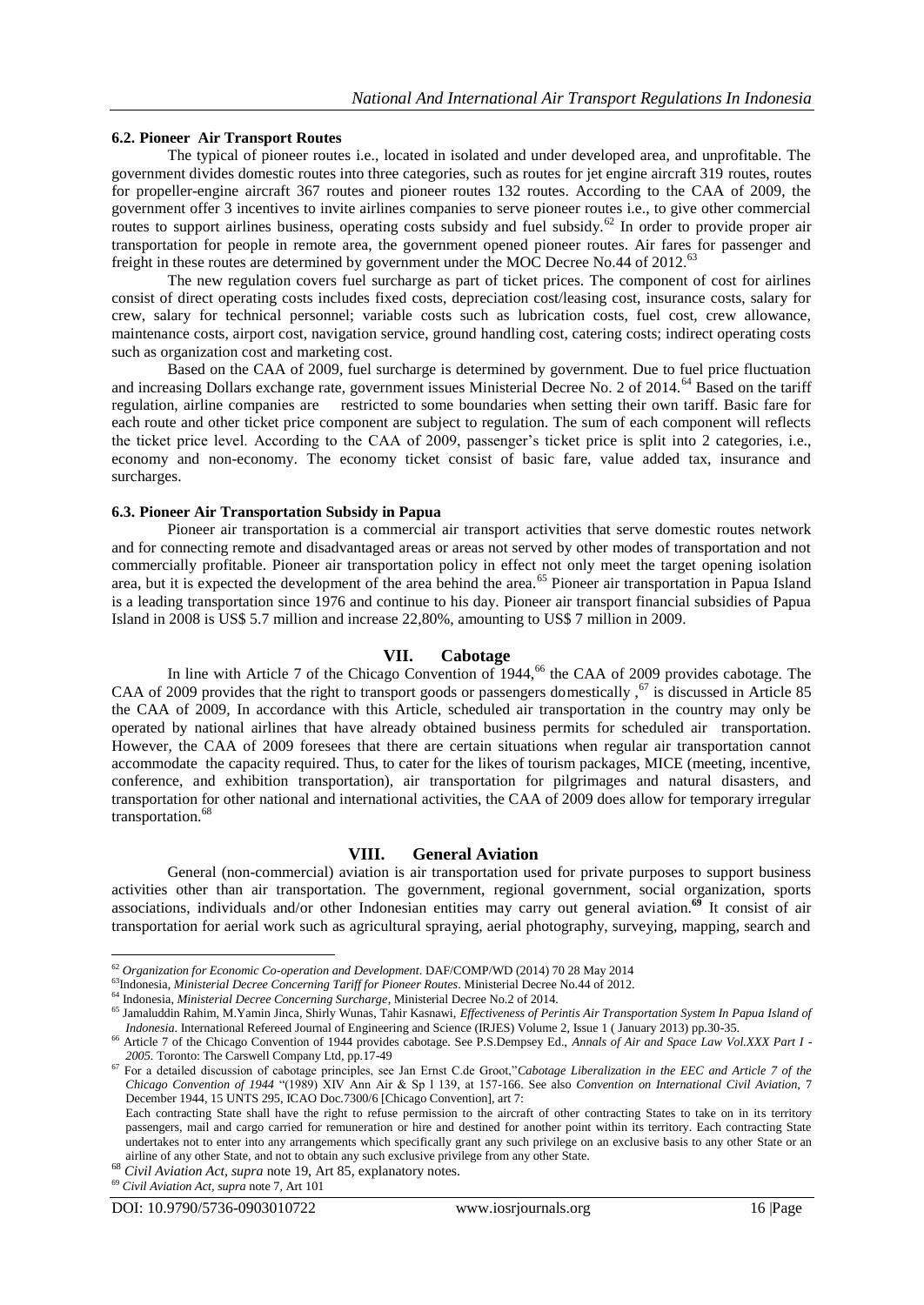rescue operations, calibration operations and air transportation for personnel activities or other air transportation for a business entity, the primary activity of which is not the conduct of air transportation.**<sup>70</sup>** MOC approval may be given to participants in general aviation activities for the purpose of passenger and cargo transportation in certain regions, after fulfilling certain requirements that are temporary in nature. Holders of general aviation permits violating the requirements for the conduct of air transportation activities will receive administrative sanctions, namely in the form of warnings, and may have their permits frozen or even revoked.<sup>71</sup>

With regard to the general aviation permit, activities must be conducted only after obtaining the MOC's approval. In order to obtain an operation permit for general aviation, the regional government business entity or other organization(s), must be granted clearance by the agency supervising the core activities of the entity. In the case of a general aviation permit, the government or business entity must furnish the establishment deed of the business entity or organization that is approved by the Minister in charge, along with a tax identification number, a domicile letter for a business site issued by the agency in charge, and an air transportation plan. The activity plan must at least contain information regarding the type and total number of aircraft to be operated, the core of activities of flight operation, human resources, information regarding technicians, engineers and aircrew, as well as information regarding preparedness and worthiness of operations.<sup>72</sup>

The general aviation business permit will be valid as long as the permit holder continues operating air transportation activities by consistently operating aircraft. However, the permit will be evaluated based on the performance of a permit holder of general aviation air transportation activity every year. The results of the evaluation will be used to determine if the holder should be allowed to continue aviation business activities.<sup>73</sup> Further provisions regarding the requirements, systems and procedures for obtaining a general aviation permit are stipulated by the MOC.

# **IX. International Air Transport Regulations**

# **9.1. International Scheduled Air Transportation**

International scheduled air transportation is an air transportation activity providing air transportation from one airport in the country to another airport outside the territory of the ROI. For the purpose of passenger and cargo transportation based on an air transport agreement between Indonesia and foreign country, a national scheduled air transportation company may carry out international scheduled air transportation.

A national scheduled air transportation company may contemplate collaboration in air transportation with other national scheduled air transportation carriers that conduct domestic and international transportation services. A national scheduled air transportation company may also collaboration with a foreign air transportation services.<sup>74</sup> Bilateral or multilateral agreements will be implemented in accordance with the relevant provisions of law and regulations, and national interests will be taken into consideration based on the principle of fairness and reciprocity. Foreign scheduled air transportation companies specially transporting cargo must be appointed by the country concerned and possess authorization from the government of the Indonesia.

Bilateral agreements can be specified or general in nature, and are entered into by the government of the ROI with several foreign countries as contracting parties. Membership in this type of agreement is permanent in nature, and is conducted in accordance with relevant laws and regulations. Such agreements must consider, among other issues: State sovereignty, national territorial integrity territory, national economy and sustainability of national air transportation business based on the principles of fairness and reciprocity. National scheduled air transportation companies must be assigned by the government of the ROI and obtain the approval of the foreign country concerned. Foreign scheduled air transportation companies must also be appointed/ assigned by the country concerned and hold approval form the government of the ROI.<sup>76</sup>

With regard to international scheduled air transportation, overseas passenger traffic to and from Indonesia has not declined even following the global economic crisis of 2008. National airlines generally still restrict themselves to some short-haul destinations, but have started medium-haul routes to the Middle East. Consumers in domestic aviation, apart from business and vacation destination, are also primary supported by the large number of outbound travelers from the Indonesian labor market, and those individuals undertaking religious journeys when the operators need to add extra flights in certain seasons.<sup>77</sup>

<sup>&</sup>lt;sup>70</sup> Ibid. Art 101, explanatory notes.

 $71$  Ibid. Art 102

 $72$  Ibid. Art 116

 $73$  Ibid.

<sup>74</sup> Ibid. Art 88

<sup>75</sup> Ibid. Art 89

<sup>76</sup> Ibid. Art 45

<sup>77</sup> Martono and Amad Sudiro, "*New Indonesian Air Transportation Policy Based on civil Aviation Act of 2009*" (Paper submitted to the Third Annual International Conference on Law & Regulations of Air Transportation and Space Applications, at the National Law University, New Delhi, India, May 2012).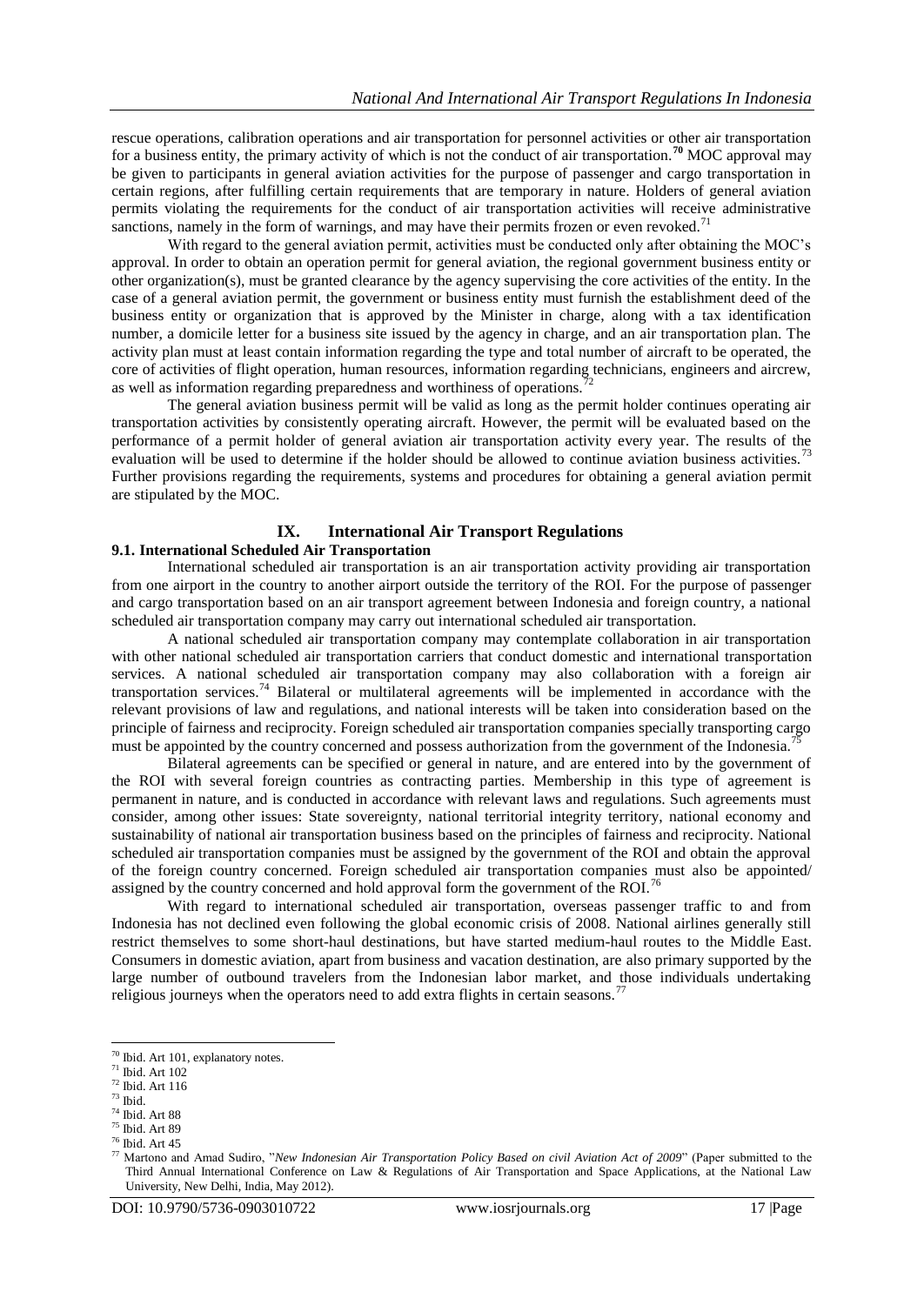The main problem faced by Indonesia"s national airlines is their capability to compete against foreign airlines. It is the reason, the government has taken steps to protect the national airlines against foreign airlines by giving cross subsidies, such as reducing the import tax for spare parts, reducing value added tax and the fuel consumption price. Furthermore, the government needs to facilitate administrative formalities, establish aviation parks and develop aircraft maintenance procedures that allow national airlines to be and remain competitive internationally.

## **9.2. Implementation of International Air Transportation**

The implementation of international air transportation is regulated in the bilateral or multilateral agreement signed by the ROI. Such regulations provides, as usual, designation of airlines; authorization of services; inauguration of services; revocation of permits; amendment of modification; miscellaneous provision including entry into force of the agreement, the duration of agreement, the consultation provisions, the transfer of funds, the confirmation of the multilateral agreement and settlement of disputes provisions.<sup>78</sup>

In addition, the bilateral or multilateral agreement also provides route structure including points of departure, intermediate points, points of destination, if necessary, point beyond the territory; pattern of international services including through services and terminating services; traffic stream including total-route traffic and inter-parters traffic, national traffic, grantor's traffic and third country traffic,<sup>79</sup> whilst exchange of capacity including general principles governing capacity including capacity criteria such as total-route traffic criteria, inter-parters criteria and national traffic criteria and predetermination of capacity and change of gauge.

#### **9.3. Tariff Regulation of International Air Transport**

With regard to tariff provisions, the bilateral or multilateral agreement concluded by Indonesia provides scope of tariff, general principles governing tariff, procedures for establishment of tariffs, validity of the tariff and control of tariffs as well.

## **9.3.1. Scope of Tariff.**

In line with the Standard Bilateral Tariff Clauses issued by the ICAO on 8 March 1978,<sup>80</sup> the scope of tariff includes the prices or charges and condition for agency and other auxiliary services. In this regard, the majority of Indonesian bilateral air transport agreement provide for the tariff together with the rates of agency commission used in conjunction with them.<sup>81</sup> The agreement with the United States of America specifies the scope of tariff application by adopting the provision respecting tariffs incorporated in Article 7(1) if the ECAC Standard Clauses.<sup>8</sup>

## **9.3.2. General Principles Governing Tariff**

The agreement between Indonesia and India lays down certain general principles for the regulation of tariffs. This agreement stipulated that the tariffs "shall be established at a reasonable levels due regard being paid to all relevant factors.<sup>38</sup> These factors include the costs of operation, reasonable profit, characteristics of services (such as standard of speed and accommodation), and tariff charged by other airline on the routes. With slight variations in wording, a majority of Indonesian bilateral air transport agreements<sup>84</sup> provide that the tariff shall be established at reasonable levels.

#### **9.3.3. Procedures for Establishment of Tariffs.**

With regards to procedures for establishment of tariff, most an Indonesian bilateral air transport agreement refers expressly to the International Air Transport Association (IATA) ratemaking machinery as the channel through which agreement the airlines is to be made and consultation with other airlines conducted.**<sup>85</sup>** The simplest agreement, the one with Taiwan, merely provide that the rate to be charged for the carriage of

<sup>78</sup> Martono K., *Route, Capacity and Tariff Clauses of Selected Bilateral Air Transport Agreement Concluded by Indonesia.* A Thesis submitted to the I.A.S.L. McGill University, Montreal, 1980, unpublished.

 $79$ Ibid.

<sup>80</sup> *Standard Bilateral Tariff Clauses*, ICAO Doc.9928-C/1036, Montreal, 1978.

<sup>81</sup> Agreements with the United Arab Republic, Burma, Belgium, Cambodia, (former) Ceylon, Denmark, France, Malaysia, the United Kingdom, India, Italy, Lebanon, Norway, the Philippines, Singapore, Sweden, Thailand and the (former) Union of Soviet Socialist Republics. See also Martono K., *supra* note 19.

<sup>82</sup> Ibid. p 162

 $^{\,83}$  Ibid.

<sup>&</sup>lt;sup>84</sup>Ibid. Agreements with the United States of America, the (former) United Arab Republic, Australia, Belgium, Burma, Cambodia, (former) Ceylon, Czechoslovakia, the Peoples" republic of China, Denmark, France, Germany, the United Kingdom, India, Italy, Lebanon, Malaysia, the Netherlands, Norway, Pakistan, the Philippines, Singapore, Sweden, Thailand and the Union of Soviet Socialist Republics.

<sup>85</sup> Ibid. p.164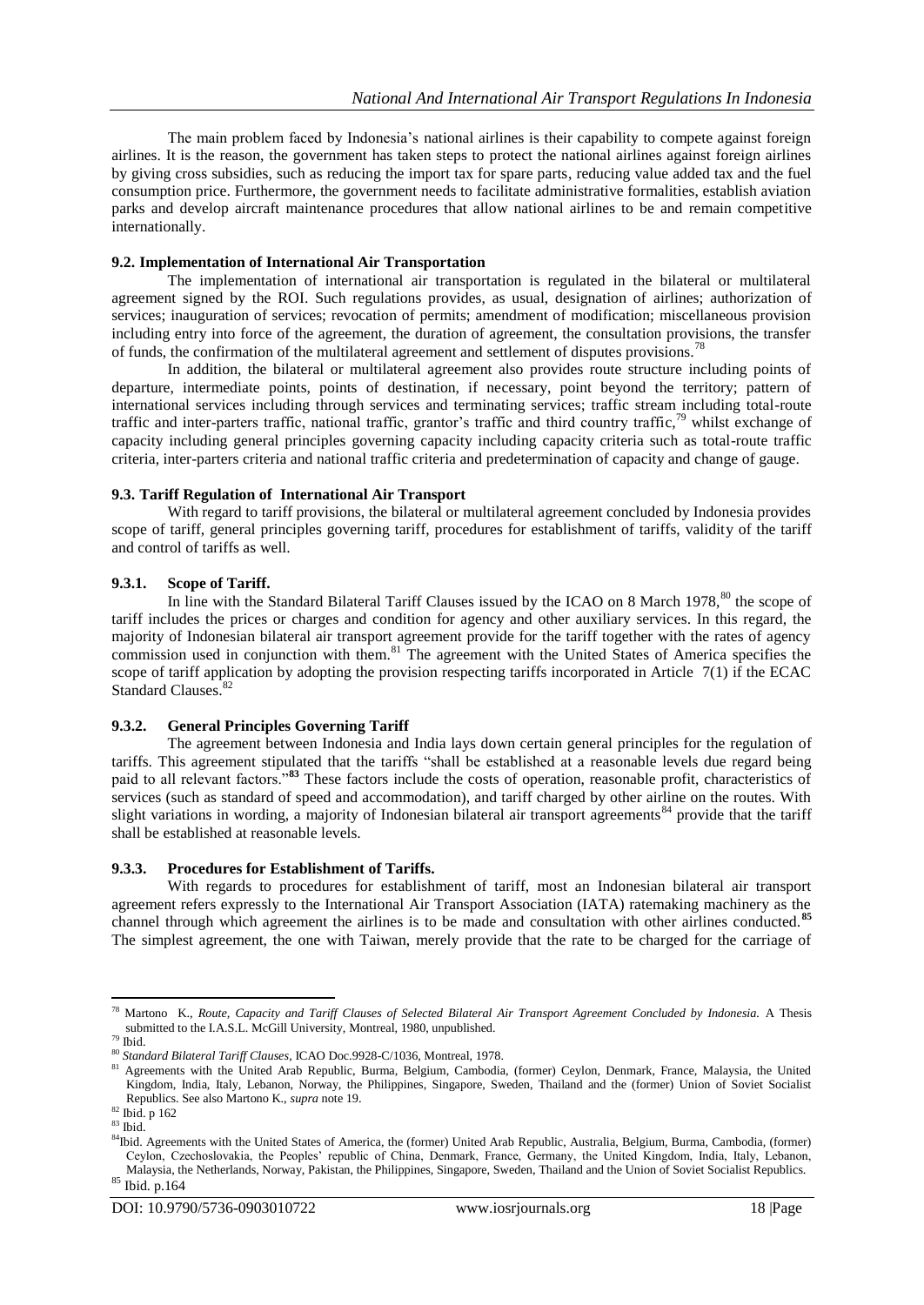passengers and cargo shall normally be established by the rate-fixing machinery of IATA and subject to the approval of the aeronautical authorities of both contracting Parties.**<sup>86</sup>**

# **9.3.4. Validity of the Tariff.**

In the majority of Indonesian bilateral air transport agreements, the coming into force of the tariff is expressly made subject to the approval of the aeronautical authorities of both contracting Parties.**<sup>87</sup>** In the event of disagreement or dissatisfaction with the tariff, the parties concerned will have the legal duty to prevent the new tariff from coming into force, pending the final settlement of disputes. For the transition period, the agreement with Australia provides that the tariffs already in force shall be applied, whilst the agreement with Japan provides that, pending determination of the tariffs already in force shall prevail.<sup>88</sup>

# **9.3.4. Control of Tariffs**

Control of compliance with tariffs is usually exercised by the aeronautical authorities of both contracting parties under their owned national laws and regulations. The agreement with the United States of America contains a stipulation for tariff control. This agreement stipulates that the aeronautical authorities of both contracting Parties shall use their best effort to ensure that the rates charged and collected conform to the rates filed with either contracting Parties. Both contracting Parties shall endeavor to ensure that the airline"s rabates any portion of such rates, by means, directly or indirectly.<sup>89</sup>

# **9.3.5. International Flight Passenger Service Fees**

As per Article 464 and 465 of the Civil Aviation Act of 2009, <sup>90</sup> international flight passenger service fees are regulated by Ministerial Decree Number KM 27 of 1996, according to which all international flight passengers must pay an international flight passenger service fees. International flight passenger service fees are determined according to the facilities provided by the airport operator concerned. However there are certain categories of passengers that are exempt from any charges such as infant/baby passengers who pay only 10% of the fees, a travelling group of foreign government guests, transit/transfer passengers, personnel of the Indonesian Directorate General Air Communications (DGAC) and extra crew members listed in the passenger manifest.<sup>91</sup>

## **9.3.6. International Air Navigation Service Fees**

All aircraft flying over the territory of the Republic of Indonesia have to pay air navigation service fees, which are to be paid to the Technical Implementation Unit (UPT), which is an agency under the DGAC, MOC that implements airport regulations. At times, the fees are paid to the airport operator, which can be either the state-owned enterprise PT Angkasa Pura I (PAP I) or PT Angkasa Pura II (PAP II). State aircraft used for noncommercial service, aircraft used for the purposes of Search and Rescue (SAR) operations, for humanitarian missions, foreign civil aircraft used to transport a group of foreign government guests, civil aircraft owned by the DGAC for calibration activities, and crew training and missionary flights are all exempt from paying air navigation service fees.<sup>92</sup>

## **9.3.7. Landing Service Fees**

All aircraft engaged in international flights which land at Indonesian airports shall be charged landing service fees.<sup>93</sup> International landing service fees are calculated based on the weight of aircraft type of flight and a group of airports determined by the MOC, but the level of landing service fees excludes the value tax. Landing of an aircraft without prior flight approval issued by the DGAC shall result in a fine equal to 100 times the applicable landing service fees. Landing service fees for scheduled or non-scheduled flight shall similarly be paid to the UPT for the airport or the airport operator managed by the aforementioned state-owned enterprise.

## **9.3.8. Stand Parking Service Fees**

An aircraft engaged in international flight which lands at Indonesian airports shall be charged stand parking service fees.<sup>94</sup> The stand parking service fees shall be calculated based on the weight of aircraft, type of

<sup>86</sup> Ibid. p.165.

<sup>87</sup> Ibid. p.172

<sup>88</sup>Ibid. p.173 <sup>89</sup>Ibid. p.174

<sup>90</sup> *Civil Aviation Act, supra* note 7.

<sup>91</sup> Indonesia, *Ministerial Decree Number KM 26 year 1996 Concerning Domestic Aircraft Passenger Service Charged* ( 1 May 1996), Art 8. <sup>92</sup> Indonesia, *Ministerial Decree Number KM 23 Year 1996 Concerning Air Navigation Tariff for International Flight* ( 3 April 1996), Art 6 <sup>93</sup> Indonesia, *Ministerial Decree Number KM 24 Year 1996 Concerning Landing Fees, Parking Stand Fees and Aircraft Storage Fees for* 

*International Flight* (3 April 1996).

<sup>94</sup> Ibid.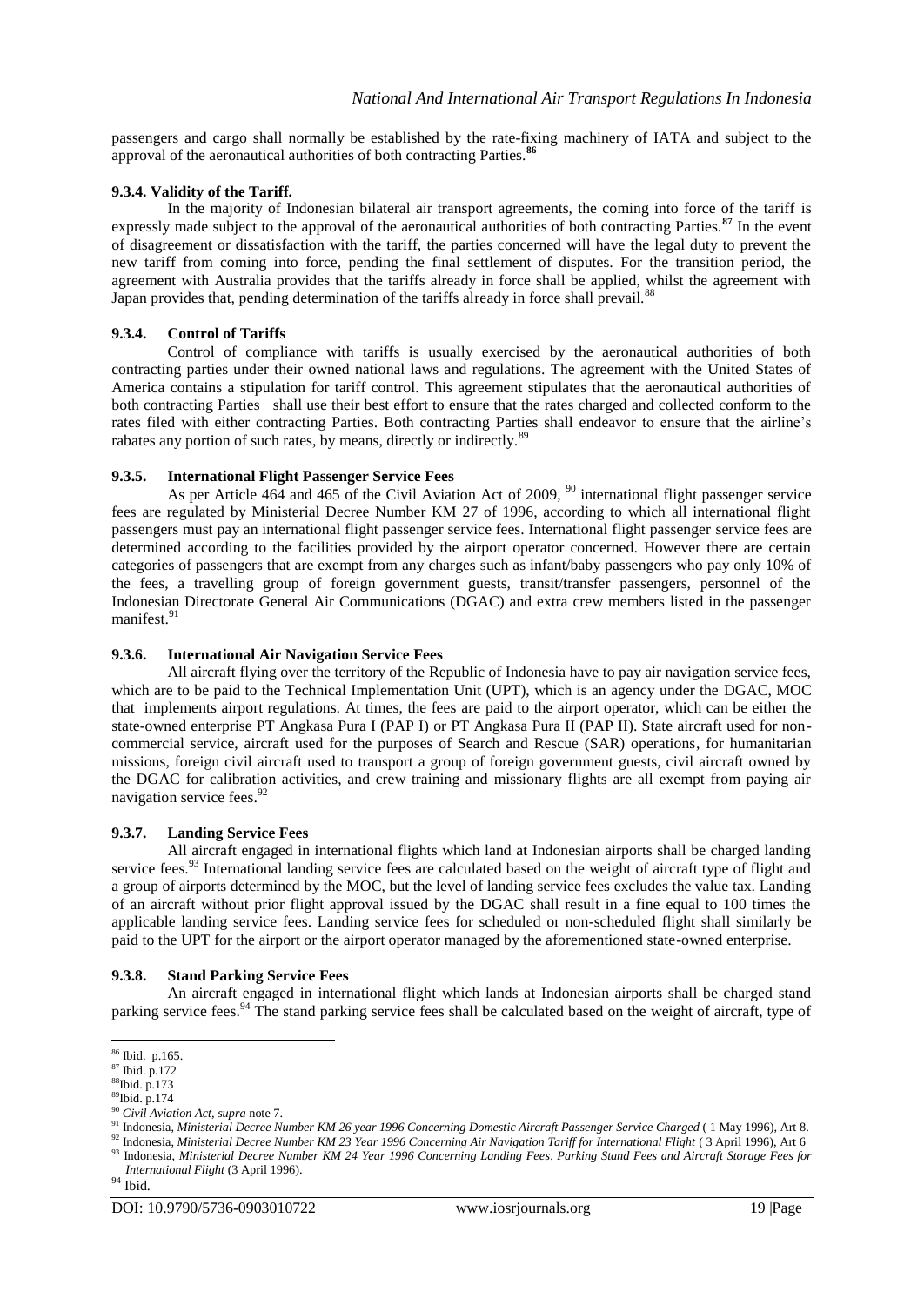aircraft, period of time since aircraft parking (block on) and aircraft take-off (block off), and a collection of parking stand service fees determined by the MOC. Parking of aircraft for less than two hours is free of charge. Any aircraft parking in the traffic stand for more than two hours shall be charged the aircraft parking surcharge determined by the MOC.<sup>95</sup> The abovementioned aircraft parking service shall be borne by the airlines or aircraft operator concerned and payment shall be made together with the payment of parking stand service fees, landing fees and aircraft storage fees.

Any foreign registered aircraft that engages in domestic flights shall be deemed to cater international flights and for that reason must pay an international aircraft storage service fees.<sup>96</sup> International storage service fees are calculated based on the weight of aircraft, type of flight, the time period is stored in and released from the hangar, and a collection of aircraft storage service fees determined by the MOC. Landing service fees for local flights are 50% of the tariff level for international landing service fees, whilst the landing service fees for flight training crews or flight tests are 25% of the tariff level for international landing service fees.<sup>97</sup> The tariff for an international scheduled flight due to emergency conditions or return to base is 50% of the tariff for international landing service fees. Certain aircraft, such as State aircraft used for non-commercial services, and aircraft used for the purposes of SAR, are exempt from paying air navigation service.<sup>98</sup>

# **X. International Non-Scheduled Air Transportation.**

National as well as foreign air transportation companies for passenger and cargo transportation may conduct non-scheduled air transportation.**<sup>99</sup>** Any international scheduled air transportation activities undertaken by national or foreign air carriers must be approved by the MOC. In addition, any international non-scheduled air transportation undertaken by foreign air transportation companies may be approved by the MOC only after acquiring prior clearance(s) from the Minister(s) responsible for diplomatic clearances and security clearances.**<sup>100</sup>**

Any foreign non-scheduled air transportation company serving flight routes to Indonesia is prohibited from transporting passengers from Indonesia's territory, except with regard to their own inbound traffic. Any foreign non-scheduled air transportation company that violates this prohibition on transportation of passengers from Indonesian territory shall receive administrative sanctions. The systems and procedures for imposing administrative sanctions are stipulated under a government regulation regarding non-taxable State revenue.<sup>101</sup> A foreign non-scheduled airfreight company serving routes to Indonesia is prohibited from loading cargo in Indonesian territory unless such activities are authorized by the MOC. Any foreign non-scheduled air transportation company specializing in cargo shipment that violate these provisions with regard to the prohibition on loading cargo in an Indonesian territory will also receive administrative sanctions. Furthermore, the provisions regarding non-scheduled air transportation, air transportation cooperation and the procedures with regard to the imposition of administrative sanctions are stipulated by the MOC.<sup>102</sup>

# **XI. Conclusion**

Based on the above-mentioned descriptions, could be concluded that with regards to the substance of domestic air transport has been described in line with the right of sovereign state provided in Article 1 of the Chicago Convention of 1944 and consistent with the principle regulation provided in the CAA of 2009, whilst with regards to international air transport has been described consistent with the guidance recommended by the ICAO as implementation of Article 6 of the Chicago Convention of 1944.

<sup>&</sup>lt;sup>95</sup> Ibid. Art 14

 $^{96}$  Ibid. Art  $4\,$ 

 $97$  Ibid. Art  $5(2)$ 

 $98$  Ibid. Art 11(1) (c)

<sup>99</sup> Ibid.

<sup>&</sup>lt;sup>100</sup> Civil Aviation Act, supra note 7, Art 93

<sup>&</sup>lt;sup>101</sup> Ibid. Art 94 <sup>102</sup> Ibid. Art 96

DOI: 10.9790/5736-0903010722 www.iosrjournals.org 20 |Page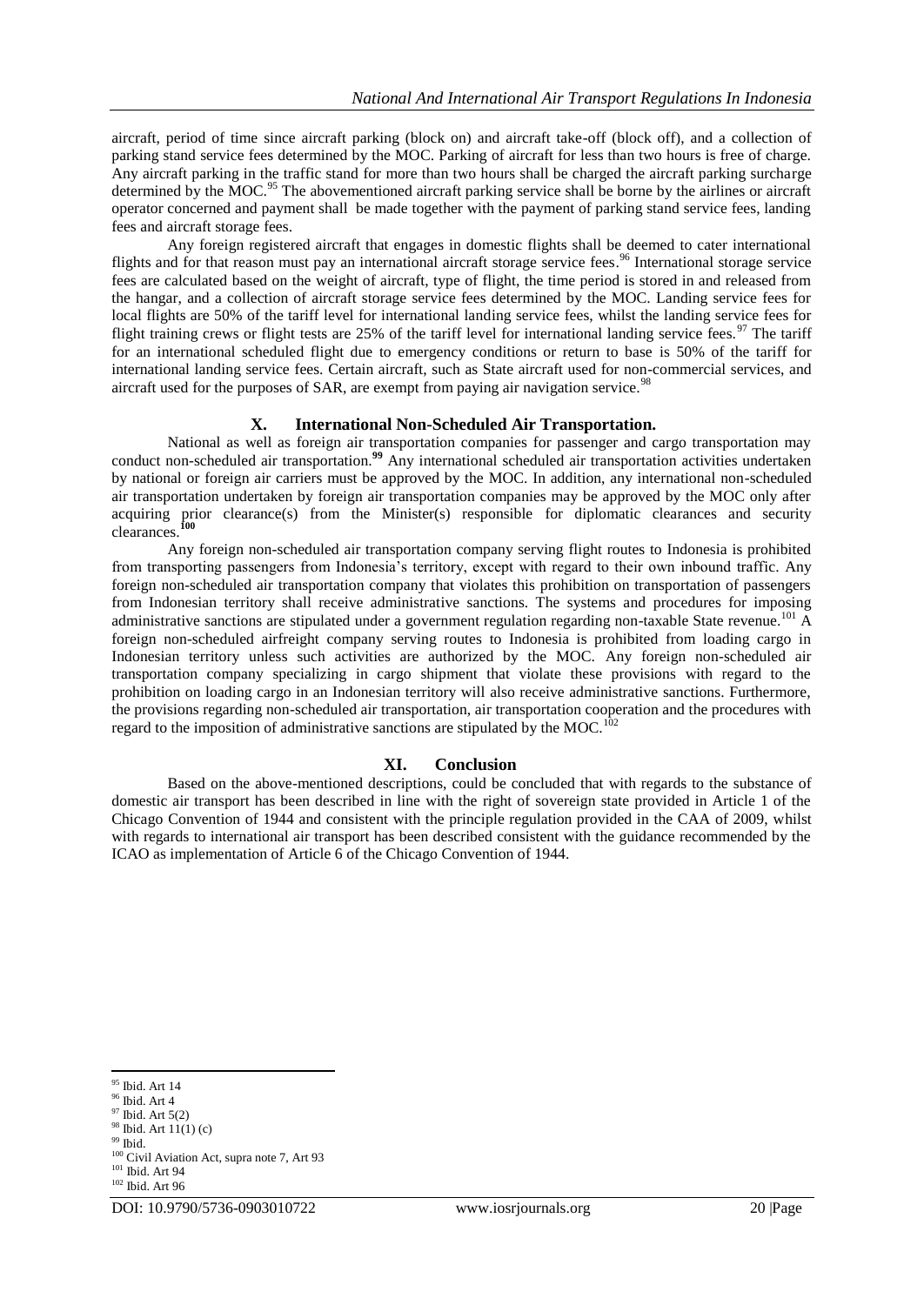# **Personnel Identity**



Prof.Dr.H.K.Martono S.H., LL.M., Mc.Sc., CLA

Name K.Martono

Born : Surakarta, 14 January 1939<br>Titles : Professor (National and Interna : Professor (National and International Air Law), PhD (Diponegoro University, Semarang), LLM (Mc Gill University, Montreal), SH (Faculty of Law, Theh

University of Indonesia.

: Komleks Perhubungan Udara B/20 Rawasari Jakarta Pusat, 10570, INDONESIA

| Gender          | : male                                    |
|-----------------|-------------------------------------------|
| Passport Number | $: R$ 221753                              |
| Nationality     | : Indonesia                               |
| Mobile phone    | : 081380872180                            |
|                 | : 021 567 1748, 560 447; Fax 021 563 8336 |

: [http://hukum.tarumanagara.ac.id](http://hukum.tarumanagara.ac.id/)

[martono@fh.untar.ac.id](mailto:martono@fh.untar.ac.id) or [martono141@gmail.com](mailto:martono141@gmail.com) or [martono141@yahoo.com](mailto:martono141@yahoo.com) *Lecturer : Faculty of Law, the University of Tarumanagara*

# **Educations**

Civil Aviation Training Center CATC, Curug, graduate 1960

Faculty of Law, the University of Indonesia, graduate in 1971

Air and Space Law, Mc Gill University, Montreal graduate in 1980

Doctor in Law, Diponegoro University, graduate in 2006

Certificate of Mediator, Supreme Court of the Republic of Indonesia (short course)

Certified Legal Audit (C.L.A.) (short course)

Prof. Dr. K. Martono was previously the chief of legal division of the Directorate General of Air Communications, Ministerial of Communications, retired in 1944 and thereafter as a lecturer in the University of Tarumanagara. Prof. Dr. K. Martono has attended the legal committee meetings in ICAO, Montreal, Canada, and domestic as well international seminars as **participant, moderator, speaker** and also **resource person** for the House of People"s Republic"s Representative (DPR-RI) dealing with Civil Aviation Act Number 1 of 2009. Prof. Martono writes extensively on a variety of aviation law and regulations.

## **Academic Activities**

a.Published Books : 14 books

#### **International Journal**

- [1]. *Current Air Transport Regulation in Indonesia*, published in Volume XXXVIII Annals of Air and Space Law 50-92 (2013).
- [2]. *Aviation Tariff Regulations in Indonesia*, published in Volume XXXIX Annals of Air and Space Law 162-212 (2014)
- [3]. *Law and Regulations of Aircraft Accident Investigation in Indonesia*, Published in Aviation Law Review, Publisher: Law Press-China (303-322)
- [4]. *Law and Regulations Related to AIR ASIA QZ8501 Crash,* Published in Aviation Law Review, Publisher: Law Press-China ( 353- 373).
- [5]. *Aviation Criminal Law Applicable in Indonesia*. IOSR Journal of Applied Chemistry (IOSR-JAC) e-ISSN:2278-5736.Volume 9, Issue 2 Ver: I(Feb.2016), PP 00-0[0 www.iosrjournals.org](http://www.iosrjournals.org/)

#### **International Speakers**

- [1]. (The International Search and Rescue Forum, International Search and Rescue Advisory Group Asia Pacific Regional Meeting 2011, on 19-20 July, at Bali, INDONESIA entitled: *The Regional Aircraft Search and Rescue :Enhancing Cooperation in ASEAN Countries.*
- [2]. The Third Annual International Conference on Law & Regulations of Air Transportation and Space Applications, on 25-29 April, 2012, at The National Law University, New Delhi, INDIA, entitled :*New Indonesian Air Transport Policy Based On Aviation Act of 2009"*
- [3]. The University of Tarumanagara on 24 June 2013, entitled :" *International joint discussion on aviation law."*
- [4]. The International Conference In Anticipation of ASEAN Economic Community : A Study of Economy, Law and Information Technology Held by Universitas STIKUBANK, Semarang, August 29-30, 2013, entitled " *The Role of Air Transport in Stimulating the National Economic Development in Indonesia".*
- [5]. The International Seminar, hosted by UPN at Jakarta, on 15 April 2014, entitled *:"Civil Aviation Regulations and Air Power.*
- [6]. *The INTERNATIONAL CONFERENCE :"Harmonizing ASEAN Legal System Through Legal Higher Education,* in Hotel Mercure Convention Centre, Jakarta, on 11 June 2014, entitled :" The Legal Liability of Air Carriers and Others Business Activities at the Airport in Indonesia."
- [7]. The Conference of *CELEBRATING 70 YEARS OF THE CHICAGO CONVENTION and 100 YEARSS OF WORLD COMMERCIAL AVIATION LAW FORUM,* Hosted by Northwest University of Political Science & Law, China and Mc Gill University Institute of by Northwest University of Political Science & Law, China and Mc Gill University Institute of Air & Space Law, Canada.